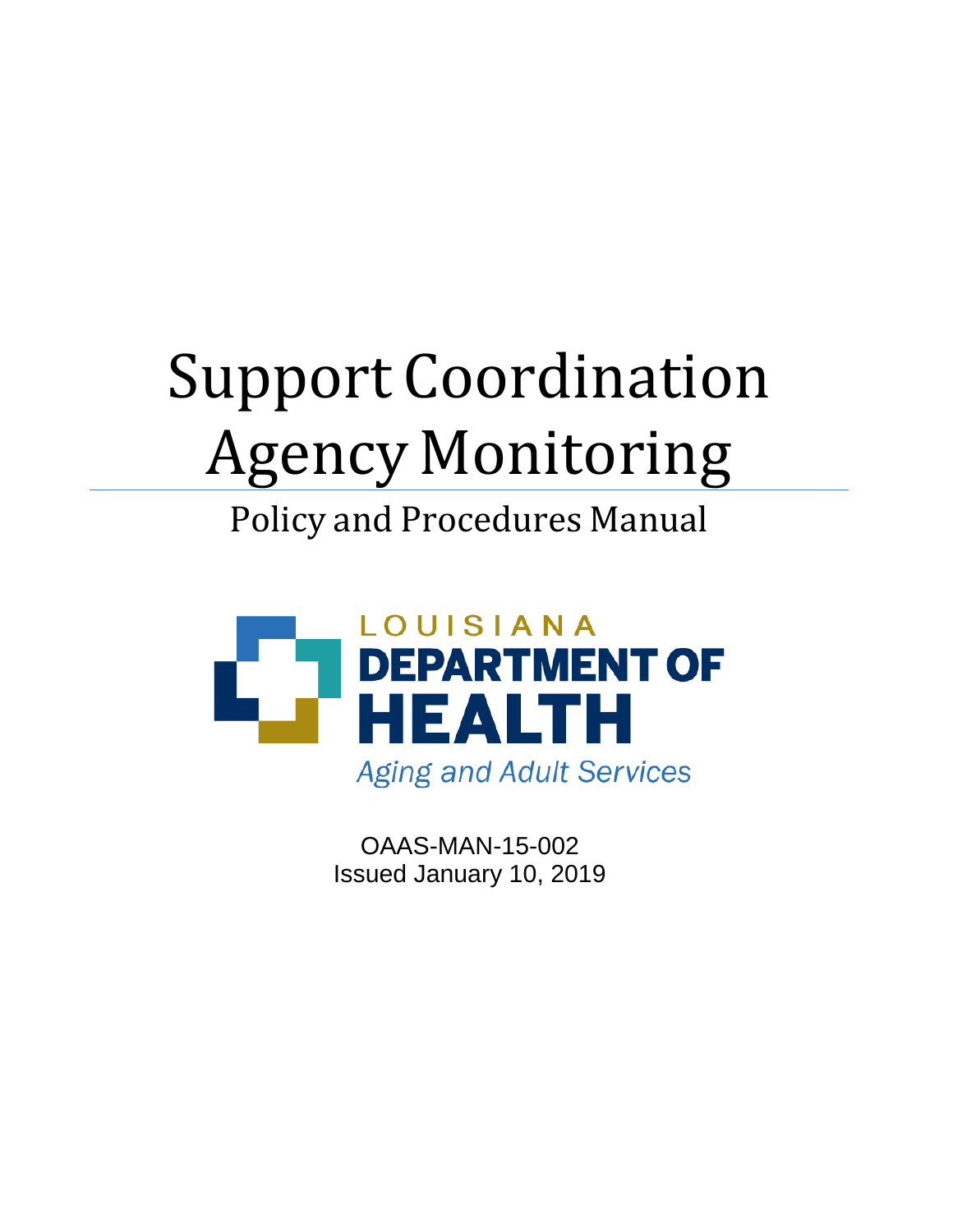# SUPPORT COORDINATION AGENCY MONITORING POLICY AND PROCEDURES MANUAL

# **Table of Contents**

| $\mathbf{I}$ . |                                                                                  |
|----------------|----------------------------------------------------------------------------------|
| A.             |                                                                                  |
| <b>B.</b>      |                                                                                  |
| C.             | Continuous Quality Improvement and Design, Discovery, Remediation, Improvement 2 |
| П.             | SUPPORT COORDINATION MONITORING DESIGN (FOUNDATION) 3                            |
| A.             |                                                                                  |
|                | 1.                                                                               |
|                | 2.                                                                               |
| Β.             |                                                                                  |
| C.             |                                                                                  |
| Ш.             |                                                                                  |
| A.             |                                                                                  |
| Β.             |                                                                                  |
| C.             |                                                                                  |
| D.             |                                                                                  |
| E.             |                                                                                  |
| IV.            |                                                                                  |
| A.             |                                                                                  |
| <b>B.</b>      |                                                                                  |
| C.             |                                                                                  |
| D.             |                                                                                  |
|                | 1.                                                                               |
|                | 2.                                                                               |
|                | 3.                                                                               |
| 4.             |                                                                                  |
|                | 5.                                                                               |
| E.             |                                                                                  |
| V.             |                                                                                  |
| А.             |                                                                                  |
| Β.             | Scoring the Participant Record Review, Home Observations, and Agency Review  15  |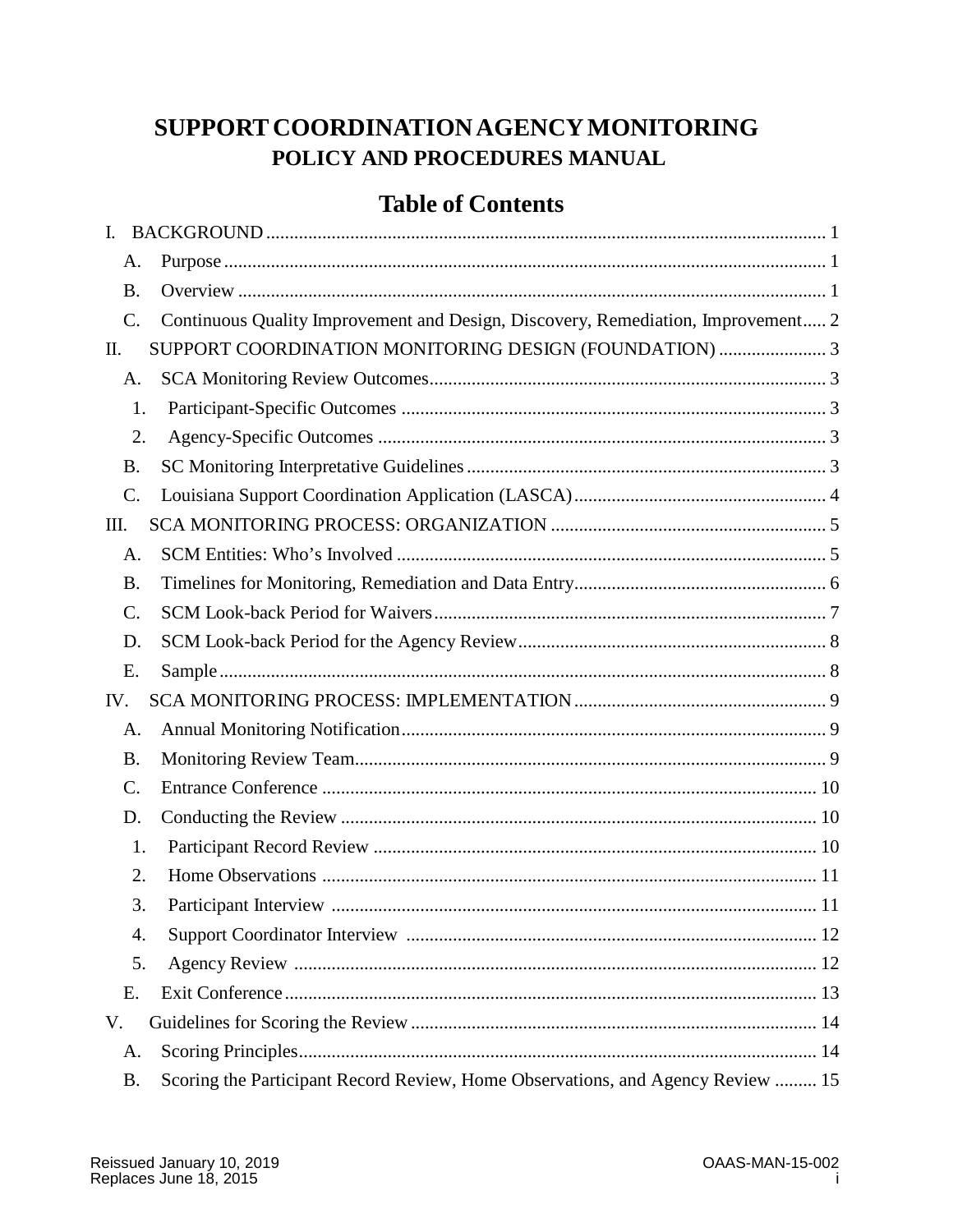# SUPPORT COORDINATION AGENCY MONITORING

| 1.        |                                                                                    |  |
|-----------|------------------------------------------------------------------------------------|--|
| C.        | Consequence of Consecutive Level 1 or 2 Determinations for a Review Element  18    |  |
| VI.       |                                                                                    |  |
| A.        |                                                                                    |  |
| 1.        |                                                                                    |  |
|           | a)                                                                                 |  |
|           | Mandatory Tracking Events for Level 1 Determinations or Higher  19<br>$\mathbf{b}$ |  |
|           | $\mathbf{c})$                                                                      |  |
|           | d)                                                                                 |  |
|           | e)                                                                                 |  |
| <b>B.</b> |                                                                                    |  |
| VII.      |                                                                                    |  |
| A.        |                                                                                    |  |
| <b>B.</b> |                                                                                    |  |
| 1.        |                                                                                    |  |
| 2.        |                                                                                    |  |
| 3.        |                                                                                    |  |
| 4.        |                                                                                    |  |
| 5.        |                                                                                    |  |
| 6.        |                                                                                    |  |
|           | a)                                                                                 |  |
|           | b)                                                                                 |  |
| C.        |                                                                                    |  |
| 1.        |                                                                                    |  |
| 2.        |                                                                                    |  |
| 3.        |                                                                                    |  |
| VIII.     |                                                                                    |  |
| A.        |                                                                                    |  |
| <b>B.</b> |                                                                                    |  |
| C.        |                                                                                    |  |
| D.        |                                                                                    |  |
| Е.        |                                                                                    |  |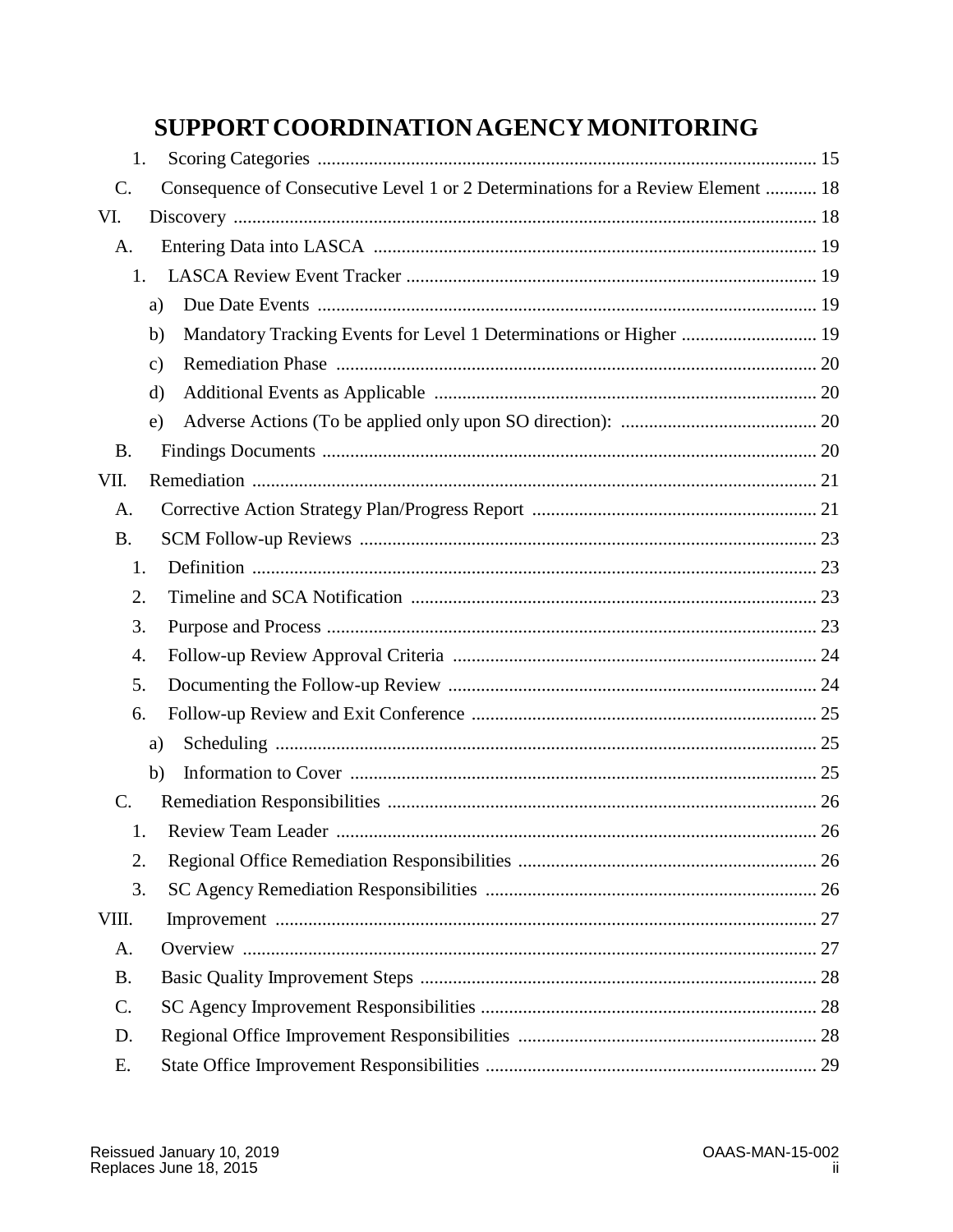# **SUPPORT COORDINATIONAGENCYMONITORING**

| IX. |             |  |
|-----|-------------|--|
|     | X. ACRONYMS |  |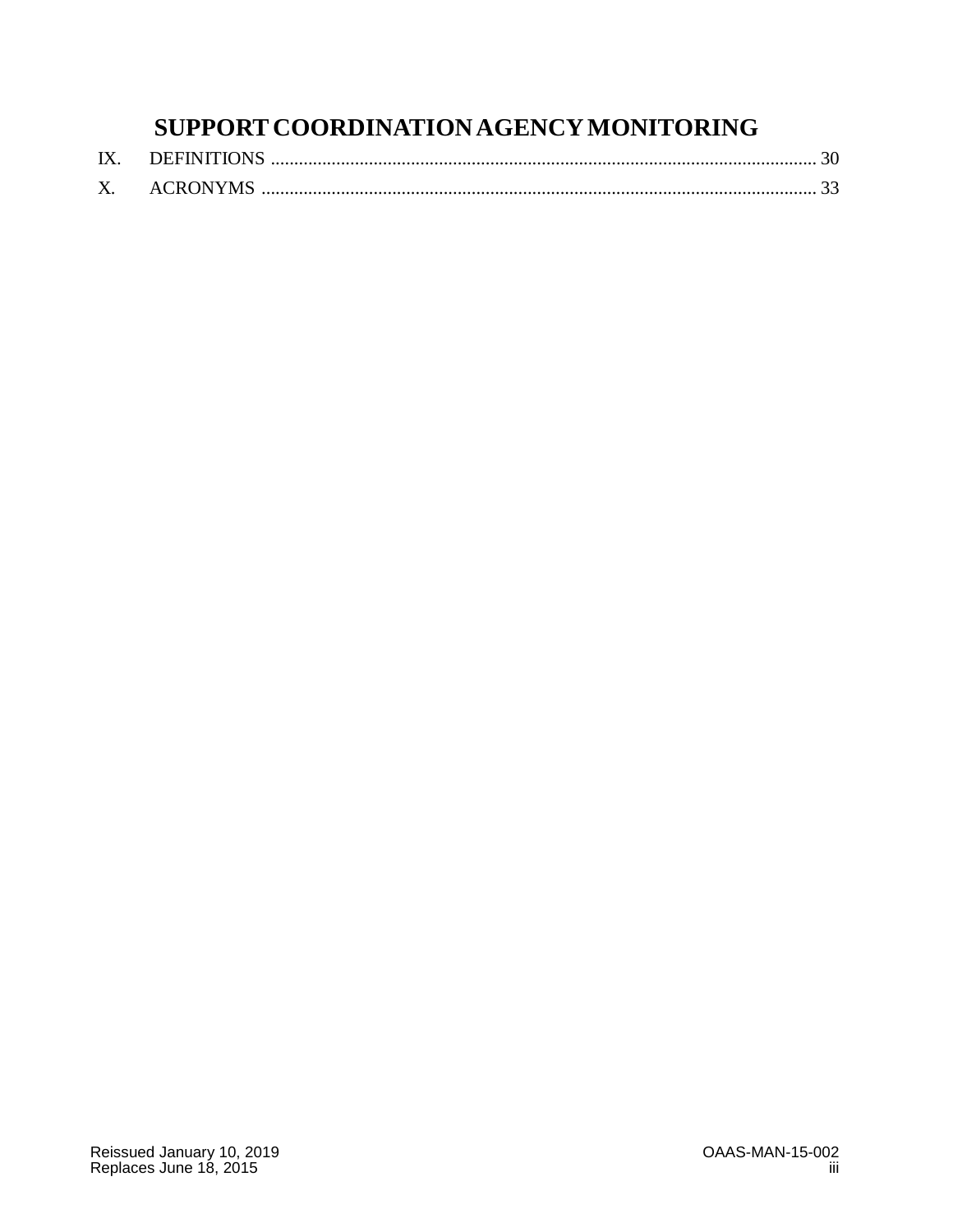# **SUPPORT COORDINATION AGENCY MONITORING OPERATIONALPROCEDURES**

# <span id="page-4-0"></span>**I. BACKGROUND**

# <span id="page-4-1"></span>**A. Purpose**

The Centers for Medicare and Medicaid Services (CMS) defines Home and Community Based Services (HCBS) waiver requirements and is responsible for determining that each HCBS waiver meets the six federal assurances. The Office of Aging and Adult Services (OAAS) and Medicaid are accountable to CMS for the design and operation of our waivers. OAAS is required to report to CMS that the terms of the waivers and the assurances are met.

In conjunction with the Office for Citizens with Developmental Disabilities (OCDD) and consultants with the Human Services Research Institute (HSRI) and the Muskie School, OAAS developed the Support Coordination Monitoring (SCM) Review Process to assist in determining compliance with the following assurances:

- 1) Evaluation/Reevaluation of Level of Care
- 2) Participant-Centered Planning and Service Delivery
- 3) Participant Safeguards-Health and Welfare

These Operational Procedures provide structured guidance to OAAS staff and Support Coordination Agencies (SCA) for executing their responsibilities associated with the annual SCA monitoring review and for entering data into the Louisiana Support Coordination Application (LASCA) database.

In addition, information obtained through the SCA monitoring process enables OAAS to make determinations at the agency level, allowing acknowledgement of exemplary performance, identification of areas for improvement, and assurance that the SCAs are operating in compliance with established Support Coordination Standards for Participation (LAC 50:11I.Chapter5).

### <span id="page-4-2"></span>**B. Overview**

Support Coordination Agencies play a key role in assuring that the HCBS waivers work to meet participant needs and improve outcomes. A major goal of Louisiana's long-term care system reform efforts has been to streamline and make more effective its oversight of HCBS waivers including monitoring the performance of SCAs.

The Support Coordination Monitoring process provides valuable information to determine how well each SCA is meeting the standards of care set by Louisiana and CMS. It also provides a standard method for assessing statewide performance within and across HCBS waivers.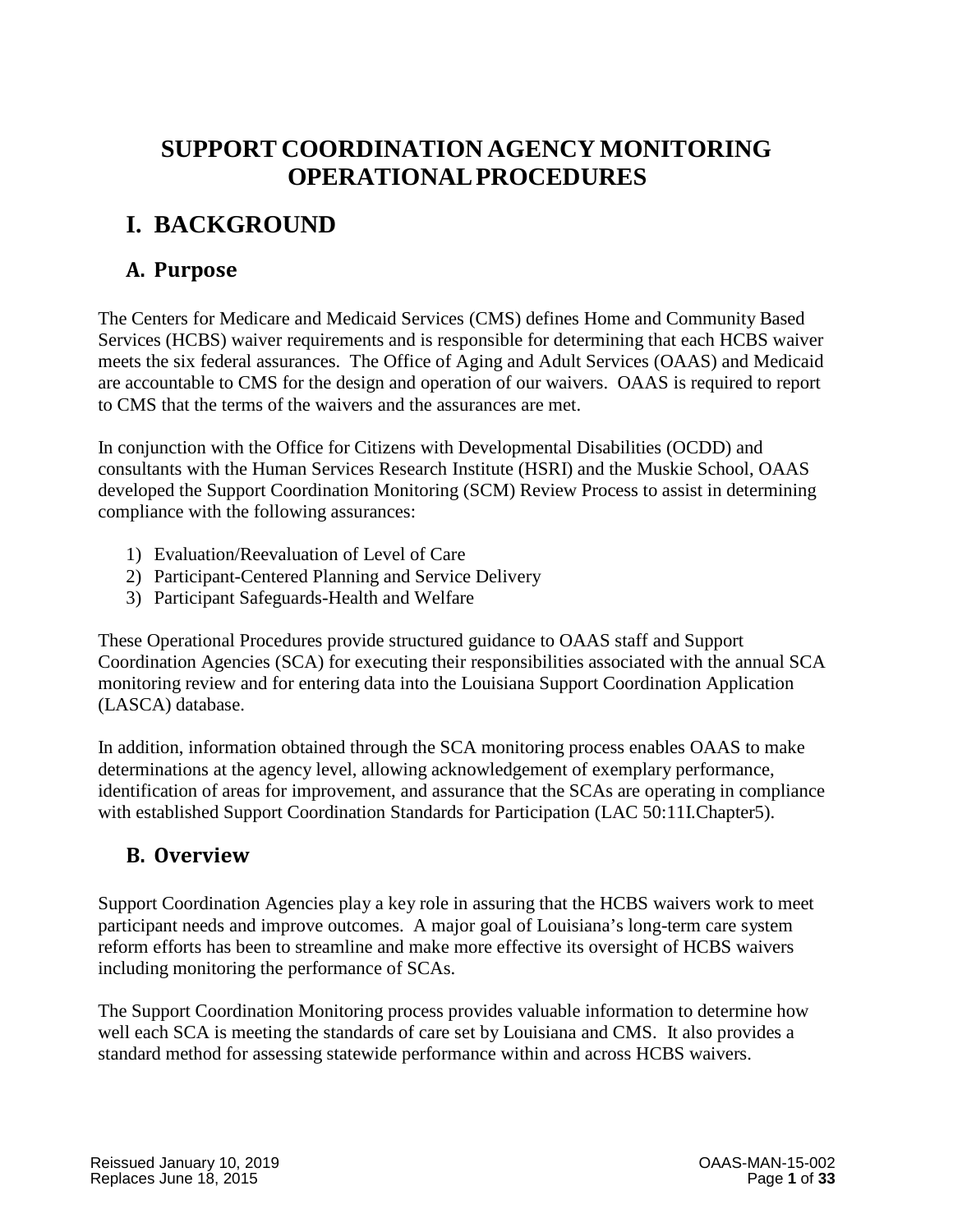The SCA Monitoring Review Process consists of five components, each organized under domains corresponding to the desired outcomes of the program:

- 1) Agency Review (AR): Completed annually or less frequently, as determined by OAAS, for agencies with a history of Satisfactory Findings, i.e., all review elements are met.
- 2) Participant Record Review (RR): Completed for a statewide random representative sample of waiver participants.
- 3) Participant Interview (PI): Completed for a statewide random representative sample of waiver participants.
- 4) Home Observations (HO): Conducted in conjunction with the Participant Interview to verify through direct observation that assessments are accurate, medications and healthrelated task needs are being addressed, risks have been identified, and Plan of Care (POC) accurately reflects the participant's needs.
- 5) Support Coordinator Interview (SCI): Completed for Support Coordinators assigned to the participants in the Participant Interview/Record Review sample. At the discretion of the Review Team additional Support Coordinators may be interviewed.

In addition, Support Coordination is a vital service in Louisiana's Money Follows the Person (MFP) program, known as My Place LA. The federal MFP statute requires state Medicaid agencies to monitor the quality of all HCBS provided to MFP participants, guarantee their health and welfare in the community, and develop continuous quality improvement systems for HCBS.

CMS requires that the MFP Operational Protocol describe the continuous quality improvement activities used to discover and remediate problems. OAAS HCBS Support Coordination Training, Monitoring, and Quality Initiatives provide the fundamental basis for, and interface with required OAAS MFP Support Coordination Initiatives.

### <span id="page-5-0"></span>**C. Continuous Quality Improvement and Design, Discovery, Remediation, Improvement**

The SC Monitoring process is a component of the OAAS Waiver Quality Improvement Strategy (QIS), detailed in the Waiver application required by CMS. Data collected through monitoring provides information to evaluate how well OAAS and SC agencies are performing in relation to CMS HCBS Assurances. The core of the OAAS QIS is Continuous Quality Improvement (CQI). Integral to CQI is the use of evidence to drive continuous, cyclical improvement. These CQI principles are embodied in CMS' Design, Discovery, Remediation, and Improvement (DDRI) model.

**Design** refers to the plan for how the waiver programs are monitored and improvements are initiated. **Discovery** refers to the processes used to uncover deviations from program expectations and requirements in a timely fashion. These deviations are measured through OAAS Performance Measures related to CMS requirements. The focus of **Remediation** is to address and resolve all individual problems identified. While Remediation focuses on addressing individual problems,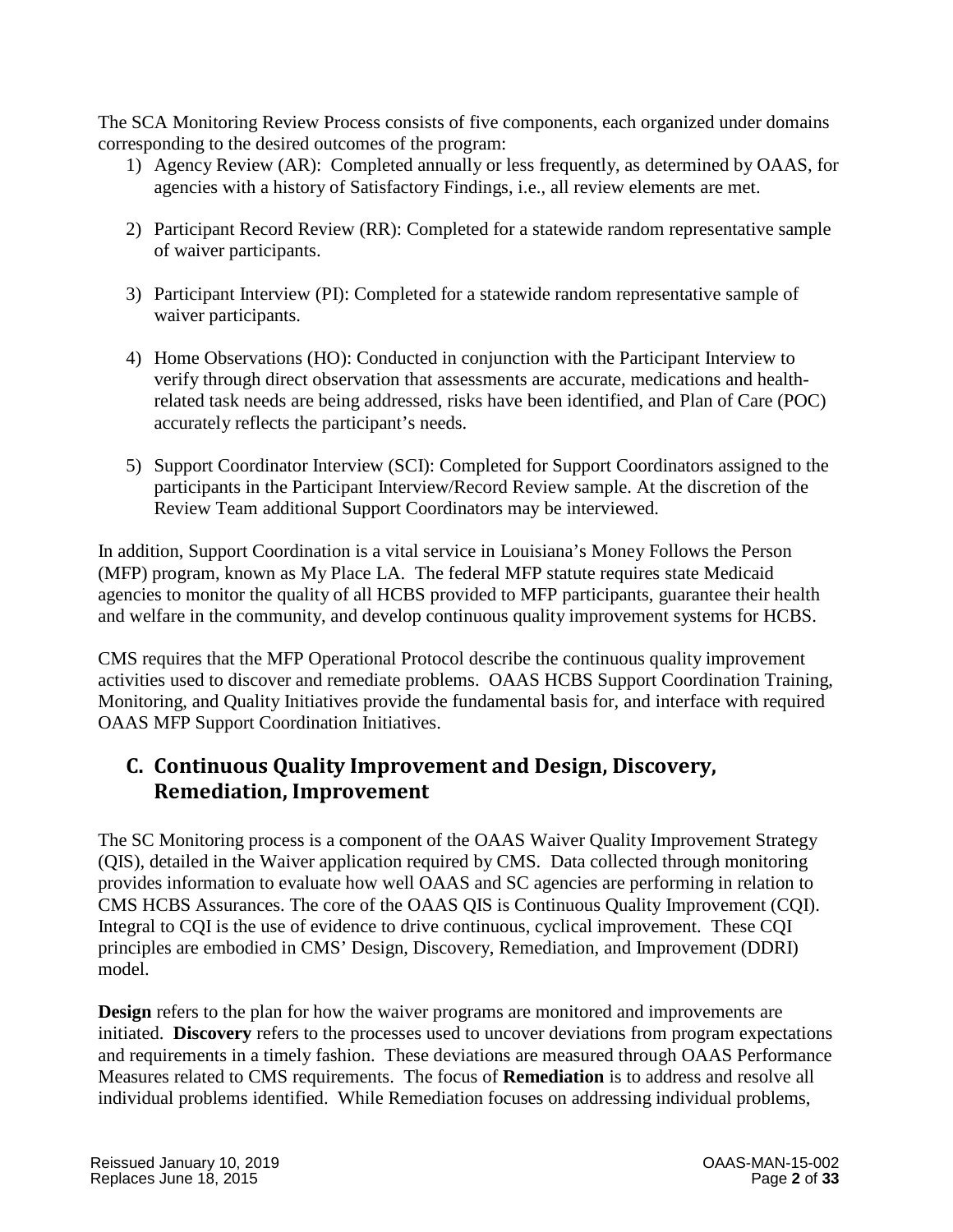**Improvement** focuses on making adjustments to the system's processes or procedures in order to prevent or minimize future individual problems. When system improvements work, discovery data improve.

# <span id="page-6-0"></span>**II. SUPPORT COORDINATION MONITORING DESIGN (FOUNDATION)**

The foundation of the SC Monitoring process is based on: (1) Participant-Specific Outcomes; (2) Agency-Specific Outcomes; (3) Monitoring Review Elements; (4) Interpretive Guidelines; and (5) the Louisiana Support Coordination Monitoring Application database.

# <span id="page-6-1"></span>**A. SCA Monitoring Review Outcomes**

The SCA Monitoring Outcomes for HCBS participants were developed by stakeholders as part the Quality Component of the Medicaid Systems Transformation Grant. These outcomes are based on the CMS HCBS assurances/sub-assurances and acceptable standards of home/community service delivery. The outcomes, from which the elements and sub-elements were generated, are divided into participant-specific and agency- specific as follows:

#### <span id="page-6-2"></span>1. **Participant-Specific Outcomes**

- a) Assessments are accurate, complete, and timely.
- b) Health and safety risks are identified and mitigated.
- c) Participants are involved in planning.
- d) The POC has strategies to meet the participant's assessed needs and preferences.
- e) POCs and service initiation are up to date and timely.
- f) Participants are protected in the event of an emergency.
- g) Participants have choice of applicable services and service providers.
- h) Participants' needs are met.
- i) Participants are safe.

#### <span id="page-6-3"></span>2. **Agency-Specific Outcomes**

- a) Support coordination agencies have qualified staff.
- b) The support coordination workforce is consistent and stable.
- c) Management structures and policies meet OAAS requirements and support an efficient and effective operation.
- d) Data management processes of the SCA produce timely reports to be used for performance assessment, tracking trends and patterns, and decision-making.

# <span id="page-6-4"></span>**B. SC Monitoring Interpretative Guidelines**

The SC Monitoring Interpretative Guidelines is a critical resource for SC Agencies to understand the SC monitoring process and the specific performance expectations for which Support Coordinators will be held accountable by OAAS. In addition, this document is a compilation of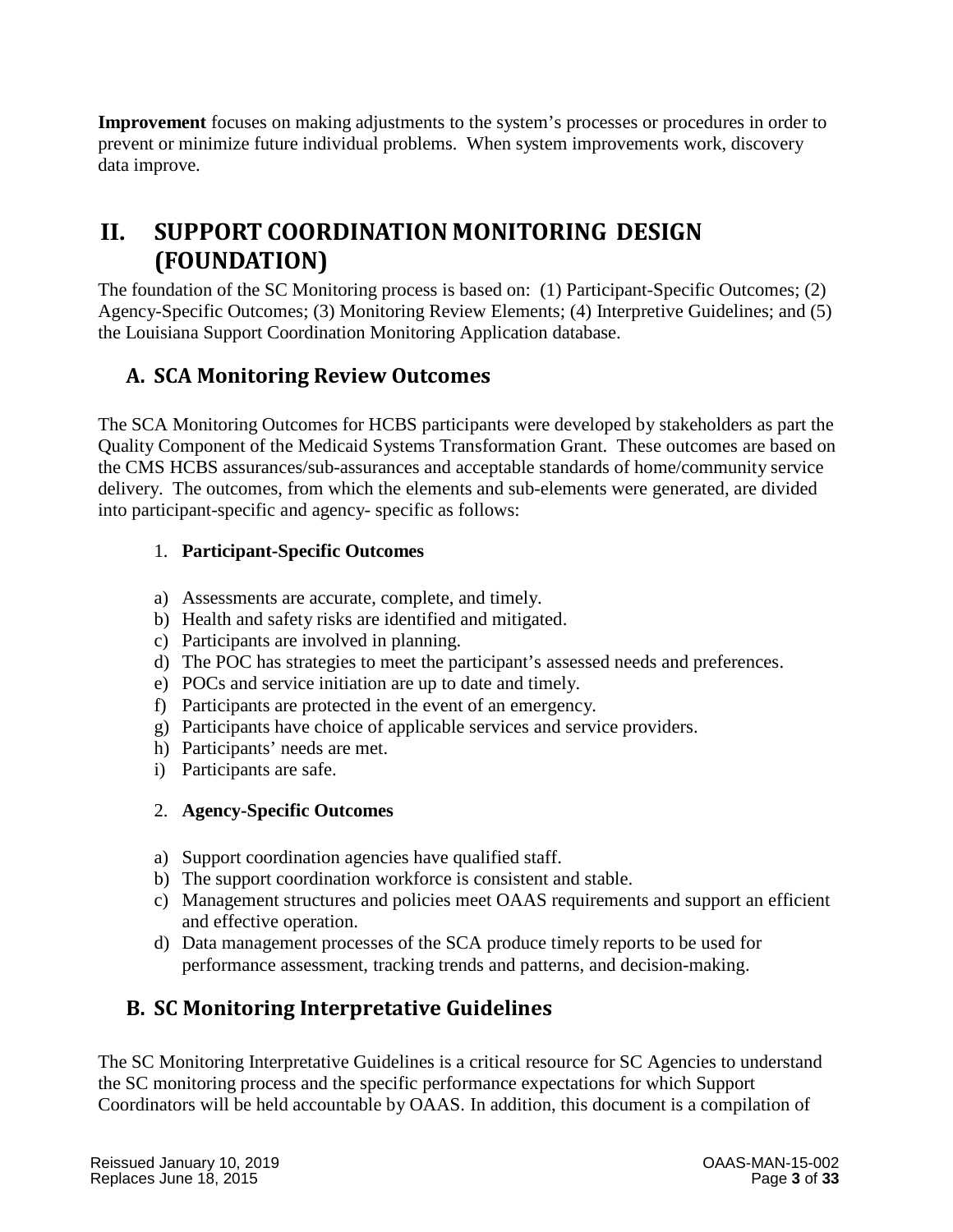instructions for the Review Team to assist them in determining if an element/sub-element is *Met.* It is divided into five components that mirror the five monitoring components.

# <span id="page-7-0"></span>**C. Louisiana Support Coordination Application (LASCA)**

LASCA is an automated monitoring system that allows OAAS Review Teams to collect, store, and report data obtained through the performance review of SCAs. LASCA also provides a tracking function (Review Event Tracker) that stores the activities, action steps, and dates related to the review and remediation processes. Data from the Event Tracker can be extracted to measure and evaluate systemic remediation activities.

LASCA includes worksheets for the SC Monitoring components: Agency Review, Participant Record Review, Participant Interview, Home Observations, and SC Interview. Each LASCA Worksheet consists of Outcomes, Elements, and Sub-elements that are scored by the Reviewer. The numbering of elements relates to the Outcome being measured and is consistent across worksheets.

LASCA has the capability to score findings and generate the following printable reports/worksheets:

- 1) LDH SCA Quality Monitoring Report-Detailed Review Findings-Review Type: Agency: Displays the Finding for each OAAS Agency Review Element.
- 2) LDH SCA Quality Monitoring Report-Detailed Review Findings Review Type: ADHC Waiver OR Community Choices Waiver: Displays the overall Worksheet Count and includes the Sample Size, % Not Met, Harm Value, and Finding for each OAAS Waiver Review Element for the Record Reviews, Participant Interviews, Home Observations, and SC interviews.
- 3) Adult Day Health Care (ADHC) waiver and Community Choices Waiver (CCW) Participant Record Review Worksheets: Indicates the Review Elements Met and Not Met and any applicable details in the "Notes" section for each participant in the sample.\*
- 4) ADHC and CCW Home Observations Worksheets: Indicate the Review Elements Met and Not Met and any applicable details in the "Notes" section for each participant in the sample.\*

\*The agencies are provided a copy of every Record Review and Home Observations Worksheet in the monitoring sample. The SCA must review the details of all Not Met findings on the worksheet and perform remediation (resolution) of any individual participant findings. They must submit documentation of this individual remediation according to timelines indicated in the findings letter. Resolution must also be clearly documented in the participant's record.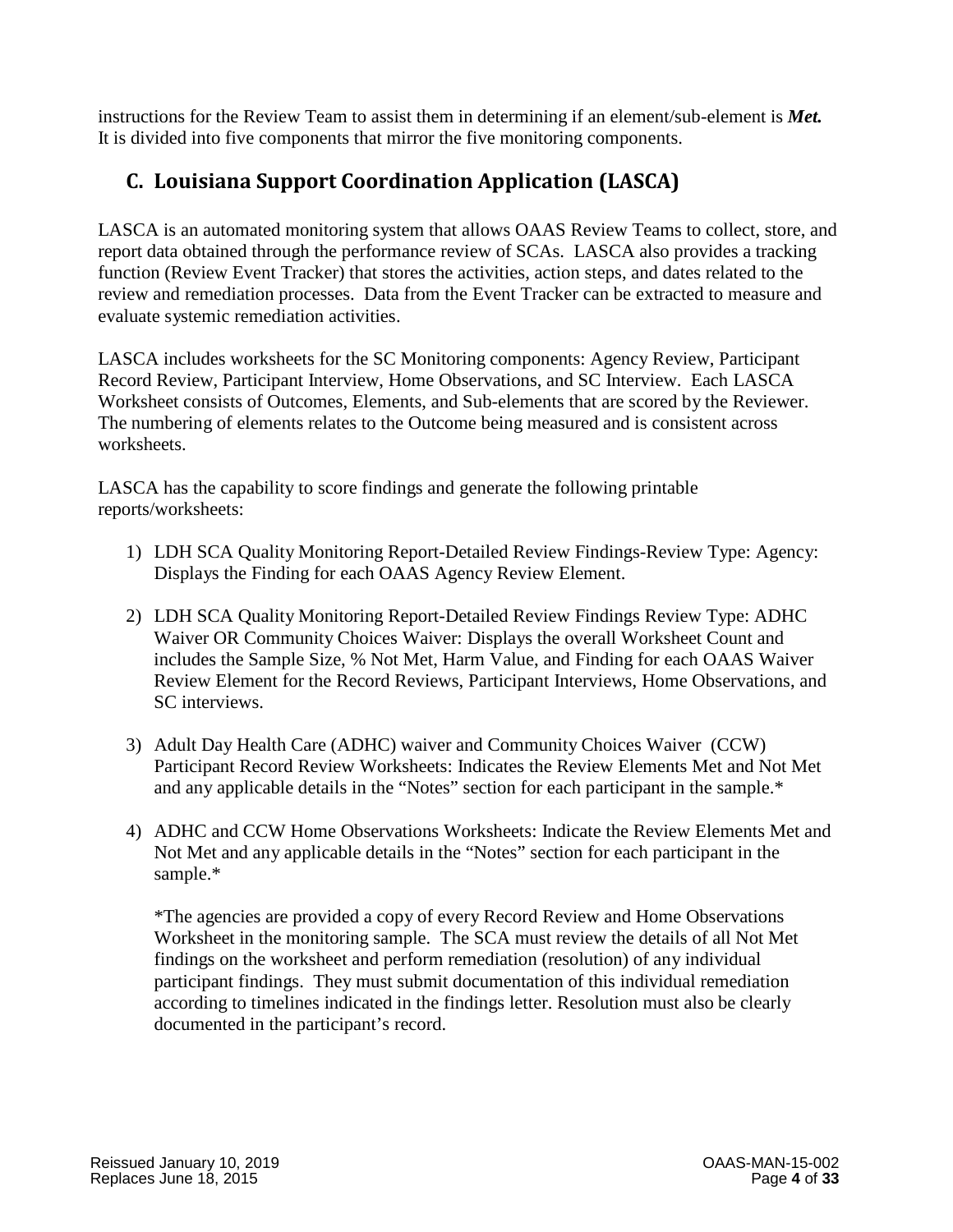# <span id="page-8-0"></span>**III. SCA MONITORINGPROCESS:ORGANIZATION**

# <span id="page-8-1"></span>**A. SCM Entities: Who's Involved**

1. Support Coordination Agency: agencies that assist participants in gaining access to needed waiver and other state plan services, as well as needed medical, social, educational, housing, and other services.

#### 2. OAAS

- a) Regional Office: conducts the SCM Review (Discovery), collaborates with the SCA throughout the Remediation period, and identifies areas needing improvement.
- b) State Office
	- (1) Generates the representative, random sample participant list and accompanying alternate list as described in the Waiver Application and notifies monitoring staff of their respective samples.
	- (2) Upon request, the SC Program Manager, Regional Operations Manager, and/or Quality Manager review SCA monitoring results and consult with Executive Management as necessary.
	- (3) At least annually, the OAAS Quality Review Team reviews all SCM aggregated discovery and remediation data and makes recommendations for improvement.

#### c) **SCM Core Trainers Role and Responsibilities**

The SCM Core Trainers are OAAS staff with expertise in assessment and care planning. These trainers conduct periodic training on these subjects for OAAS, SCA, and provider staff. The training group is apprised of negative SCM findings that indicate a need for additional trainings or training reinforcement.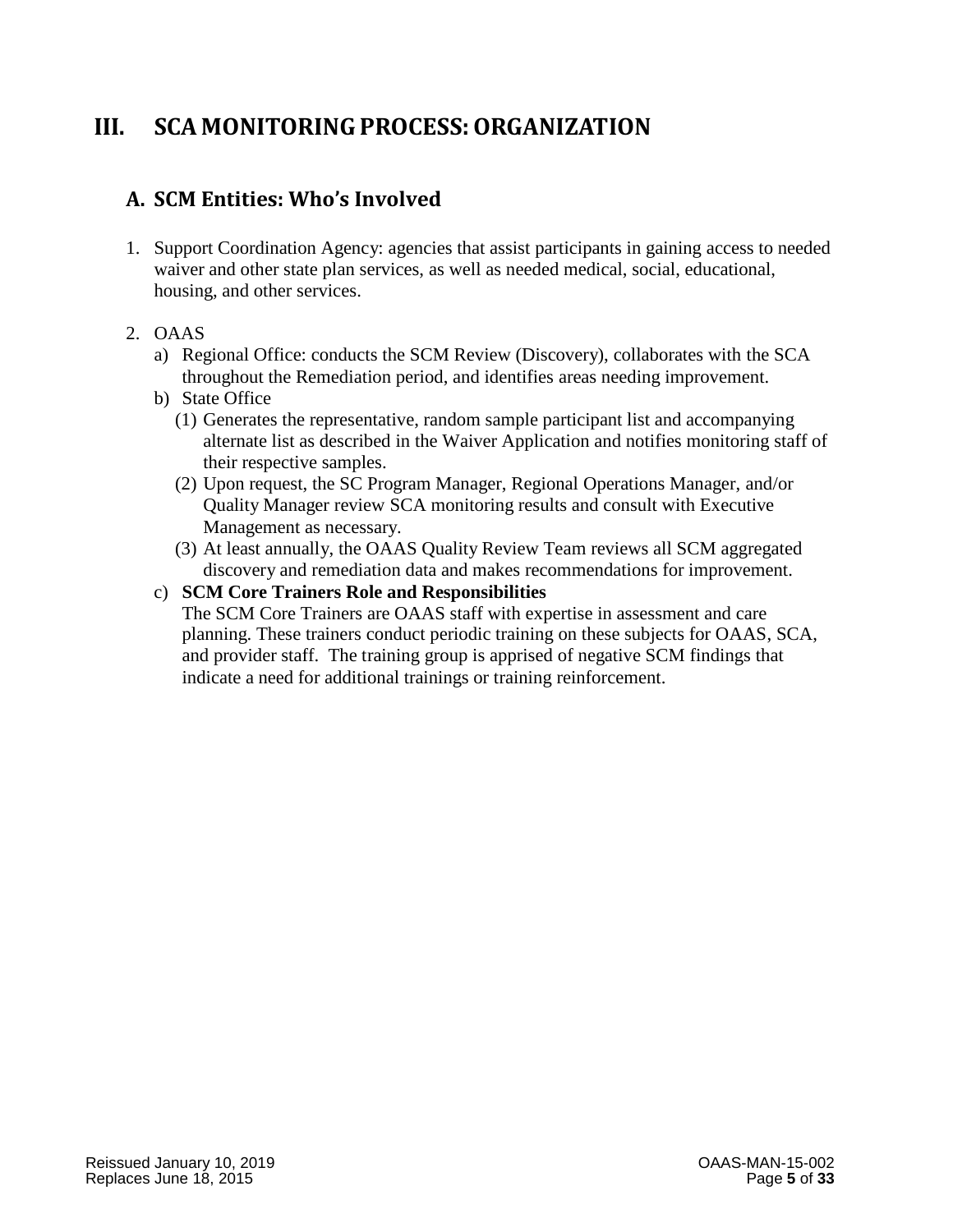# <span id="page-9-0"></span>**B. Timelines for Monitoring, Remediation and Data Entry**

In order to meet HCBS CMS evidentiary report requirements states must provide both discovery and remediation data valid towards meeting the federal assurances for each Waiver Year.

**Waiver Year:** The Waiver Year begins on the CMS Waiver Effective Date.

A representative sample is generated and **activities of the previous waiver year are reviewed**. Based on these findings, remediation and improvement activities are implemented.

The **LASCA Monitoring Period Start and End Dates are the same as the Waiver Year start and end dates.** This is the range of time being monitored and supplies the annual reporting discovery data for all performance measures which utilize SCM Record Review (LASCA) as the data source.

| <b>MONITORING PERIOD IN LASCA IS THE WAIVER YEAR</b><br><b>BEING MONITORED</b> |            |             |            |            |            |            |            |              |              |            |                                                                             |
|--------------------------------------------------------------------------------|------------|-------------|------------|------------|------------|------------|------------|--------------|--------------|------------|-----------------------------------------------------------------------------|
| Based on FISCAL/WAIVERYEAR: July 1 <sup>st</sup> – June 30 <sup>th</sup>       |            |             |            |            |            |            |            |              |              |            |                                                                             |
| $\leftarrow$ ANNUAL DISCOVERY DATA for CMS REPORTING $\rightarrow$             |            |             |            |            |            |            |            |              |              |            |                                                                             |
| <b>JULY</b>                                                                    | <b>AUG</b> | <b>SEPT</b> | <b>OCT</b> | <b>NOV</b> | <b>DEC</b> | <b>JAN</b> | <b>FEB</b> | <b>MARCH</b> | <b>APRIL</b> | <b>MAY</b> | <b>JUNE</b>                                                                 |
| 'Monitoring<br><b>Period Start</b><br>Date"<br>July 1st                        |            |             |            |            |            |            |            |              |              |            | 'Monitoring<br>Period<br>End Date"<br>& "Review<br>Due Date"<br>June $30th$ |

SCM is comprised of a monitoring review phase and a remediation phase. The end of each phase is marked by a completion due date. This process facilitates the generation of a full-sample annual report that contains both the discovery and remediation data required as part of evidentiary reporting.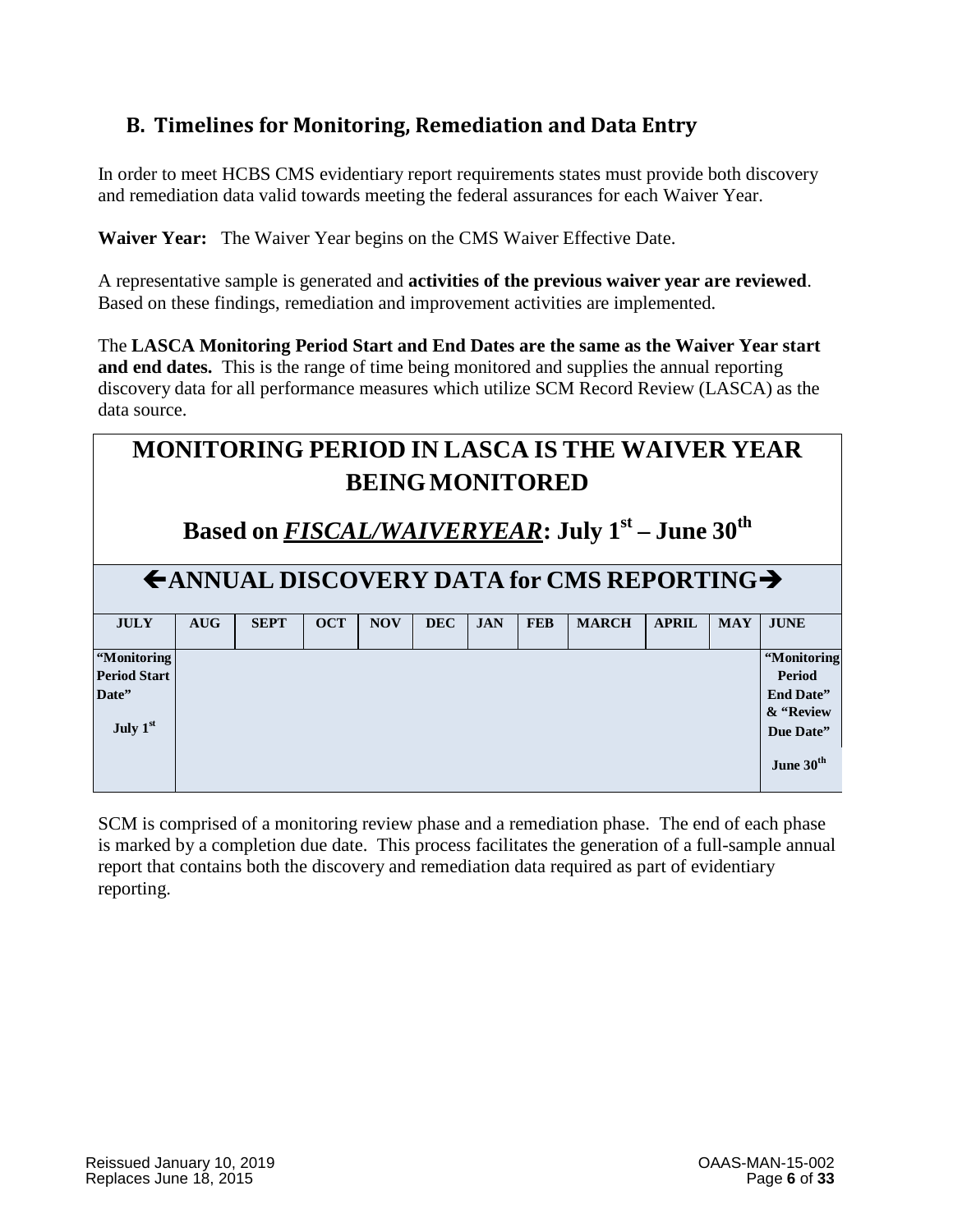| <b>SCM REVIEW and REMEDIATION Phases</b><br>Based on CALENDAR YEAR: January 1 <sup>st</sup> – December 31 <sup>st</sup> |                              |                                                                                                         |                                        |            |                                                   |                    |           |                                                                    |             |            |                    |
|-------------------------------------------------------------------------------------------------------------------------|------------------------------|---------------------------------------------------------------------------------------------------------|----------------------------------------|------------|---------------------------------------------------|--------------------|-----------|--------------------------------------------------------------------|-------------|------------|--------------------|
|                                                                                                                         |                              | <b>SCM REVIEW Phase</b>                                                                                 |                                        |            |                                                   |                    |           | <b>SCM REMEDIATION Phase**</b>                                     |             |            |                    |
| <b>JAN</b>                                                                                                              | <b>FEB</b>                   | <b>MARCH</b>                                                                                            | <b>APRIL</b>                           | <b>MAY</b> | <b>JUNE</b>                                       | <b>JULY</b>        | AIIG      | <b>SEPT</b>                                                        | <b>OCT</b>  | <b>NOV</b> | <b>DEC</b>         |
|                                                                                                                         |                              |                                                                                                         | $\leftarrow$ SCM Reviews $\rightarrow$ |            | $\leftarrow$ Remediation Activities $\rightarrow$ |                    |           |                                                                    |             |            |                    |
| <b>Reviews</b>                                                                                                          | $\bullet$                    | <b>Reviews performed throughout</b>                                                                     |                                        |            |                                                   | <b>Remediation</b> | $\bullet$ | <b>All Remediation</b>                                             |             |            | <b>Remediation</b> |
| <b>Begin</b>                                                                                                            | but all MUST be finalized in |                                                                                                         |                                        |            |                                                   | <b>Continues</b>   |           | activities must be                                                 | <b>Ends</b> |            |                    |
| $1-1$                                                                                                                   | $\bullet$                    | LASCA by June 30 <sup>th</sup><br><b>Remediation Activities begin the</b><br>day after Review Finalized |                                        |            | $6 - 30$                                          |                    |           | completed and entered<br>into LASCA on or<br>before December 31st. |             |            | 12-31              |

The Agency, CCW and ADHC monitoring reviews are performed in the same visit for each SCA. Likewise, remediation and progress report requirements for Agency, CCW and ADHC reviews share the same due dates.

The process allows flexibility within the regions to complete monitoring of all regional SC agencies within a half-year monitoring review phase and flexibility to complete remediation activities by the end of the remediation phase.

Each review requires a separate response based on the Level Determinations in the findings reports. The remediation activities for all three reviews are due at the same time.

After discussion with the Review Team and after the Review Team Leader has validated the review and saved the findings, the OAAS Regional Monitoring Manager or Lead Reviewer is responsible for finalizing the monitoring review in LASCA.

### <span id="page-10-0"></span>**C. SCM Look-back Period for Waivers**

The Look-back Period is the window of time that SCM reviewers go back in conducting record reviews. This window begins with the first day of the previous Waiver Year (July  $1<sup>st</sup>$ ) and extends to the review finalization date. Whereas reviews require inspection of both the assessment-POC development processes and ongoing service-delivery processes, the look-back parameters vary as follows:

1. **POC Development Measures**: Review the most recently approved POC/MDS-HC.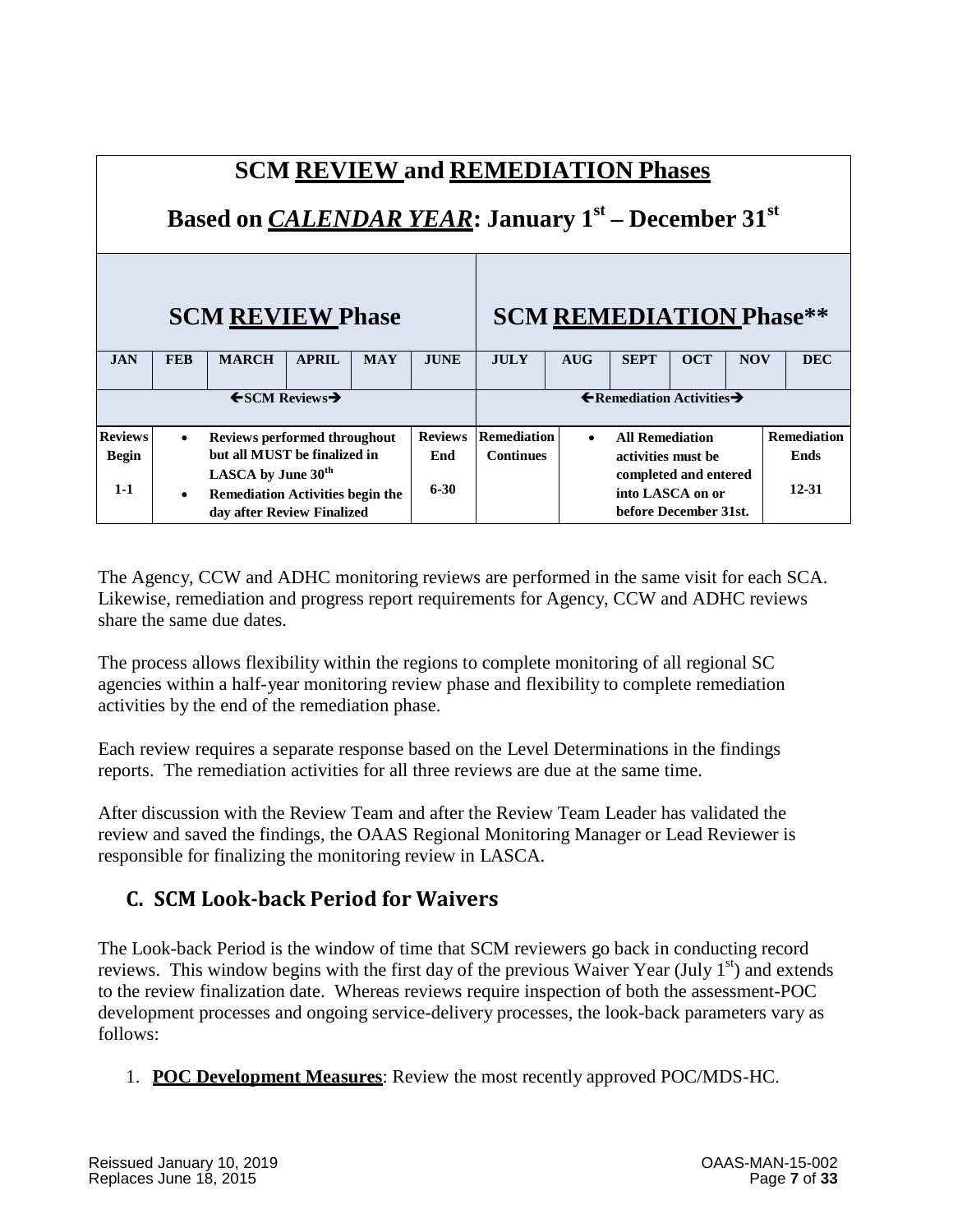- 2. **Critical Incident Report (CIR) Review related to POC Development (RR.2.1.a):** Review CIRs which go back one year from the POC development date.
- 3. **SC Documentation Measures**: Review SCD from July 1st to Record Review date. Review each POC and subsequent revisions that were in effect at the time of the SCD look-back month.
- 4. CIR Reporting Measure (RR.9.3.a): Review CIRs entered from the July 1<sup>st</sup> until time of Record Review.

# <span id="page-11-0"></span>**D. SCM Look-back Period for the Agency Review**

- 1. For all policy-related Review Elements, the reviewers score the agency according to what is discovered at the time of monitoring.
- 2. For qualifications and orientation Review Elements (10.1, 10.2, 11.1.a, 11.1.b, 11.1.c), the monitors review information for all new employees not included in the last review.
- 3. For mandatory training Review Element 11.1.d, the reviewers adhere to the following protocol:
	- a) For agencies on a Calendar Year Policy, review all employees with one full year of employment in the previous calendar year.
	- b) For agencies on an Anniversary Hire-Date Policy, review all employees with one full year of employment from anniversary date to anniversary date.
- 4. For 12.1.a. Staff Coverage, the reviewers assess POC Expiration Data from the last Agency Review Findings Letter Sent date until the date of the Agency Review.

### <span id="page-11-1"></span>**E. Sample**

- 1. Once each year the OAAS data section generates a random proportional participant sample from the combined OAAS waiver populations. The sampling criteria are as follows:
	- a) The population size is based on the maximum number of unduplicated participants who are served in each year that the waiver is in effect as described in the waiver application.
	- b) The sample size is large enough for a confidence level of 95% with a confidence interval of  $+$  or  $-5\%$ .
	- c) The number of participants from the statewide sample to be included in each support coordination agency's sample is proportional to the percentage of participants linked AND certified to each agency on the date the sample is generated. An SCA's sample size is determined separately for each region in which the SCA operates.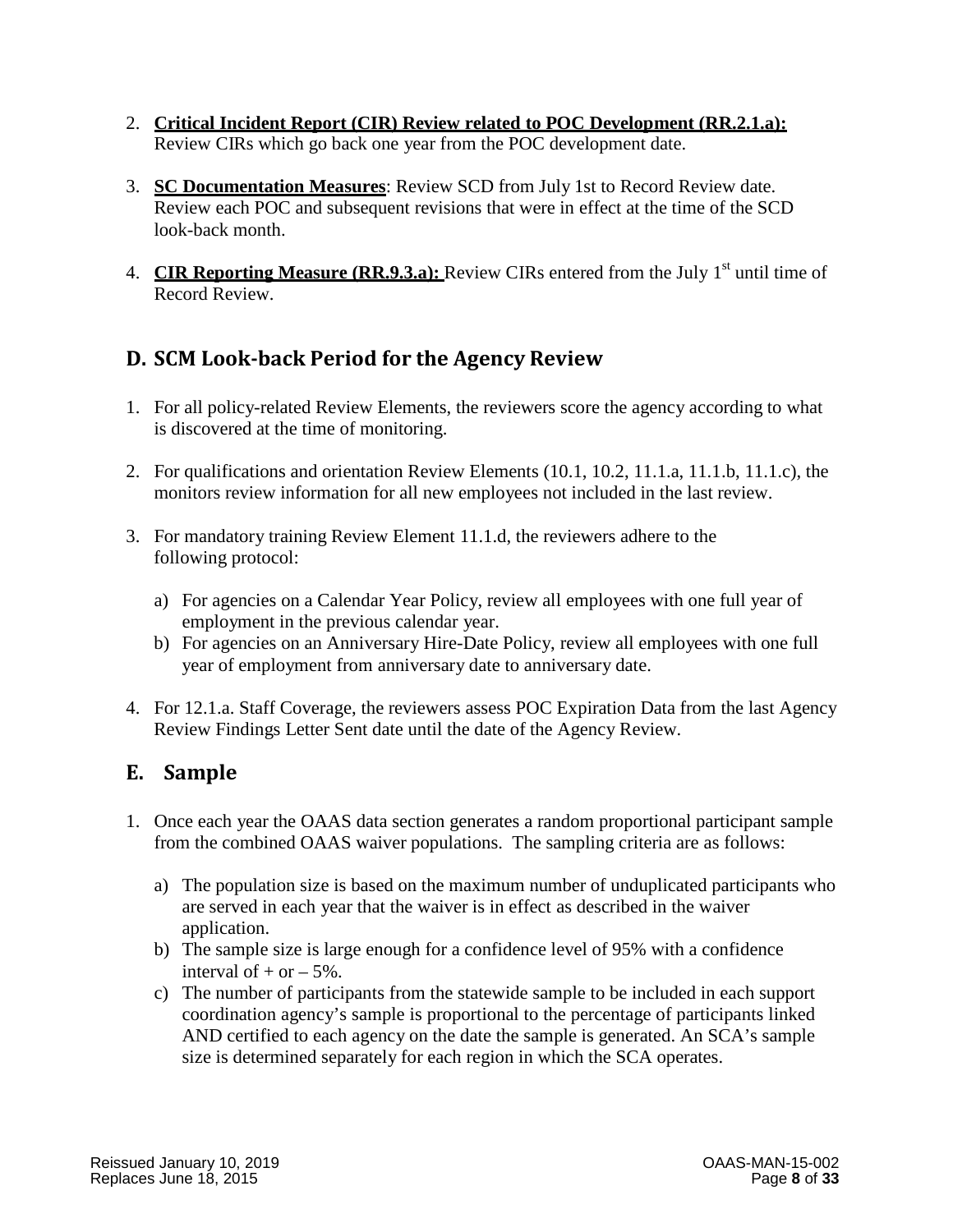- d) The original and alternative samples should be generated to reflect at least one participant per waiver per region when applicable.
- e) The regional offices receive their portion of the sample at least one week prior to the beginning of the monitoring review phase. The Lead Reviewer enters the participant random sample received from OAAS state office into LASCA.
- f) If a sample participant is unavailable for interview, either due to waiver discharge, acute care setting admission, or transfer to a new agency, the OAAS Waiver Quality Manager or designee will identify an alternate participant from the sample.
- 2. There will be instances when the same participant appears in the subsequent review sample AND a new POC has not yet been approved. In these circumstances, the reviewers adhere to the following protocol:
	- a) These participants must be included in the sample in order to maintain sample validity.
	- b) Review any POC revisions OR SCD since the last complete POC to determine if items previously scored as Not Met have been addressed through a revision or the SCD. If addressed satisfactorily, score as Met. If not addressed, score as Not Met.
	- c) Score the SCD Review Elements according to the protocol addressed under the SCM Look-back Period for Waivers Section above.

# <span id="page-12-0"></span>**IV. SCA MONITORINGPROCESS:IMPLEMENTATION**

### <span id="page-12-1"></span>**A. Annual Monitoring Notification**

Annual monitoring visits are announced 3 business days prior to the Entrance Conference. The agency Executive Director/Project Manager is notified by telephone and in writing (SCA Monitoring Visit Notification letter OAAS-PF-13-001as a scanned attachment to an e-mail with read receipt confirmation) of the Entrance Conference date by the Regional Manager. Written notice must not include any information on the random sample of cases.

#### <span id="page-12-2"></span>**B. Monitoring Review Team**

The Regional Manger identifies Team Members and designates a Review Team Leader. A Review Team is composed of at least two staff, dependent upon the sample size and resource availability. The Review Team Leader is responsible for assigning workload and recording findings in LASCA.

The Regional Manager continually collaborates with and provides support to the Review Team during the entire monitoring process.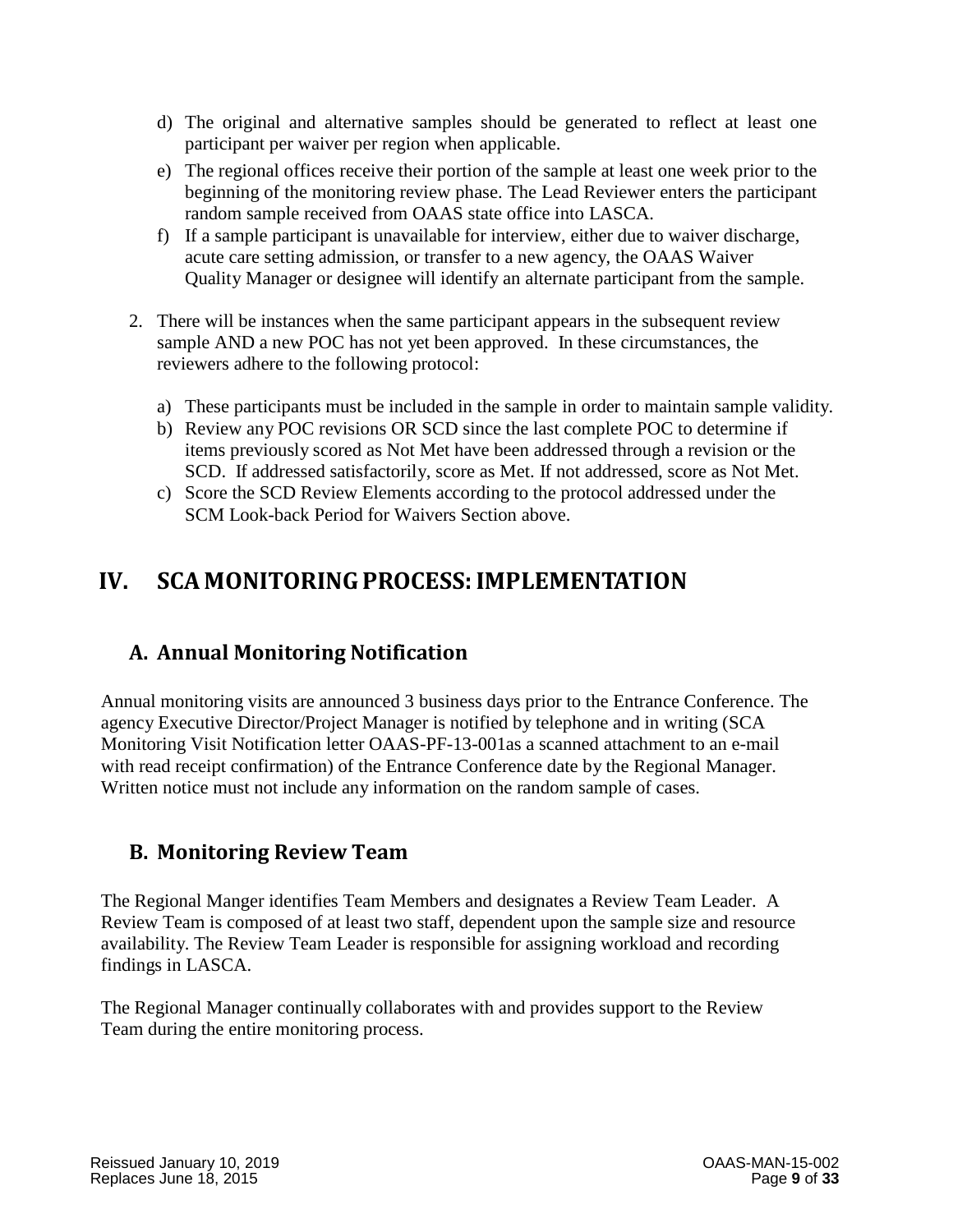### <span id="page-13-0"></span>**C. Entrance Conference**

The purpose of the Entrance Conference is to: (1) explain the monitoring process; (2) provide the agency with the names of participants in the Participant Record Review/Participant Interview sample; (3) coordinate scheduling of interviews with participants and support coordinators; and (4) inform SCA of the documents required for the monitoring review (policy/procedure manuals, personnel records, case records, and other records as necessary). Prior to the Entrance Conference, the Review Team leader meets with the Review Team to discuss and review the information to be covered in the Entrance Conference. The Review Team Leader secures signatures of those present on the SC Monitoring Entrance Conference form.

### <span id="page-13-1"></span>**D. Conducting the Review**

Prior to on-site review, the Regional Office will: (1) collect and review data reports (OTIS, Medicaid Data Contractor); (2) review MDS-HC and Notebook; and (3) review the previous LASCA monitoring review results. The Review Team collects information utilizing the worksheets and periodically confers when necessary to share information, concerns, and issues relevant to the scoring determination.

#### 1. **Participant Record Review**

<span id="page-13-2"></span>The Participant Record Review is conducted for all participants in the sample. Record review takes place on-site by accessing assessments, POCs, and SCD.

NOTE: The Record Review is a data source for multiple CMS waiver performance measures. All Review Elements under the Participant Record Review must be scored as Met or Not Met in order to maintain the correct evidentiary sample size. A score of "Met" indicates there is no evidence of non-compliance for the measure. The score of N/A should never be utilized for any of the Record Review scoring items except RR 13.2 as described below.

EXCEPTION: RR.13.2. must always be scored as N/A. The primary purpose of this Review Element is to provide the reviewers with a place to document concerns that are not captured under another Review Element.

If the SCA cannot make record review required documentation immediately available, the reviewers will allow the SCA to locate the documentation at the time of discovery. If the missing information cannot be immediately located or explained by available SCA personnel, the reviewer will make arrangements to interview and review the records with the SCA Director and/or SC. The SCA Director and/or SC will be allowed to explain and/or clarify the reason for the missing information. If the explanation/clarification is acceptable, then the item will be scored as Met. If the explanation/clarification is not acceptable or the documentation is not produced, the item is scored as Not Met.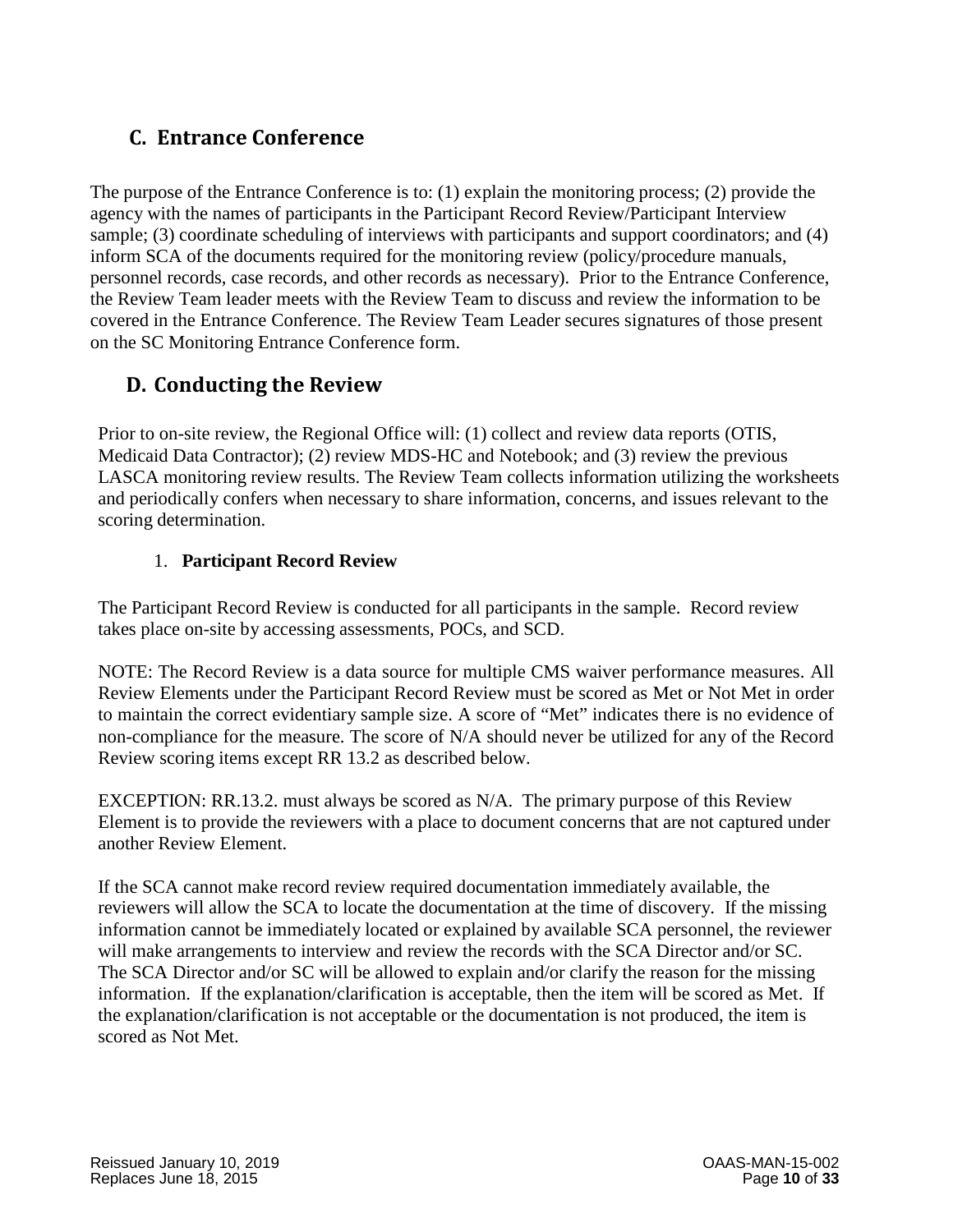The timeframe for producing missing information must be no longer than 3 days from the Entrance Conference. For the Participant Record Review, if the information had to be re-printed from the SC's personal data, the reviewer requests the CMIS Required Action Report from billing staff to ensure that the date of service indicated on the log corresponds to the date of service billed by the SCA.

#### <span id="page-14-0"></span>2. **Home Observations**

The **Home Visit has two components: Home Observation** and **Participant Interview**. Review elements that are observed during the home visit may show inconsistency with the corresponding Participant Record Review element. The inconsistency will not change the Participant Record Review element's score. However, it will generate a score and a Level Determination for **Home Observation corrective action.**

The Home Observations Review Element findings are scored and can result in corrective action requirements. For this reason the SCA is given these worksheets. The SCA must review the details of all *Not Met* findings in the worksheet and perform remediation (resolution) of any individual participant findings. They must submit documentation of this individual remediation on the Corrective Action Strategy Plan/Progress Report (CASP/PR) according to timelines in their findings letter.

The reviewer must complete a visit to the participant in their home. Direct observation in the home is necessary to fully evaluate whether a participant's needs and safety risks are being addressed. If the participant is unavailable until later in the day, (e.g., ADHC participants) the reviewers may employ flexible hours or compensatory time to complete the Home Observation. When there is difficulty scheduling a home visit with both the participant and a responsible representative in the home, the reviewers may visit the person in their home and contact the responsible representative via telephone or at another time. Visiting the participant at the ADHC cannot be substituted for conducting the Home Visit at the person's home.

#### 3. **Participant Interview**

<span id="page-14-1"></span>The **Participant Interview** is a powerful addition to the SC Monitoring process: it empowers the participants and provides a reliable avenue for them to voice problems/ concerns AND provides them with an opportunity to express experiences with the SC Agency, Direct Service Providers and how well the program is working for them in general. For both OAAS and the SC Agency, the information gathered through the Participant Interview has significant value because it: (1) validates (or refutes) record review findings; (2) provides information for quality trending; and (3) highlights staff training needs and areas for improvement.

The Participant Interview is conducted for all participants in the sample. The purpose of the Participant Interview is to obtain information, verbally and through observation, to determine that: (1) assessments are accurate, complete, and timely; (2) known risks have been identified and mitigated; (3) SCs provide appropriate support and guidance in the planning process; (4) SCs effectively monitor how well the POC meets the participant's needs/preferences; (5) participants are protected in the event of an emergency: (6) participants have choice; (7) participants feel safe; and (8) participants know how to voice complaints.

The Review Team Members are responsible for scheduling participant interviews and home visits.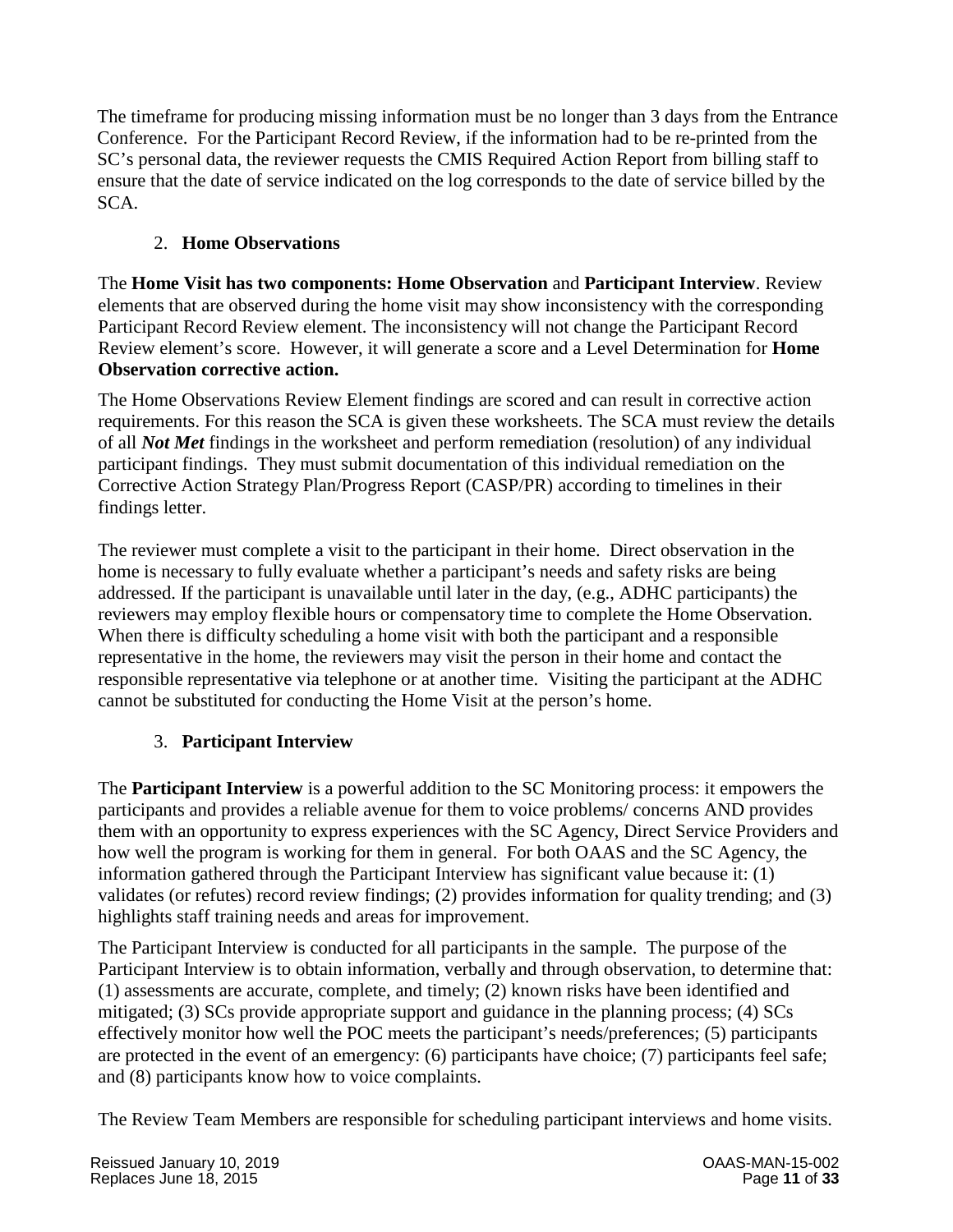The SCA should assist the Review Team by providing current contact information and other pertinent information to facilitate this component of the review process. Prior to conducting the Participant Interview/Home Visit, the Review Team prints the corresponding Participant Record Review worksheet. This will assist in responding to Outcome 16, the Home Observation section.

**NOTE:** The Participant Interview and Support Coordinator Interview worksheets are not shared with the SCA because answers are not scored as the other components and do not result in a Level Determination. In addition, participant responses are confidential.

#### 4. **Support Coordinator Interview**

<span id="page-15-0"></span>The **SC Interview** provides important information to make a determination about how knowledgeable and skillful the SC is in performing SC duties. The value of the SC Interview is that it: (1) identifies training needs at the agency or SC level; (2) provides information for quality trending; and (3) offers a mechanism for comparison of SC performance against the state and regional norms. The reviewer must interview all SCs linked to the participant sample. If the SC is linked to more than one participant in the sample, the reviewer is not required to interview the SC more than once and the results are entered into LASCA only once. However, at the discretion of the Review Team, other SCs may be included in the interview process to assist in identifying quality improvement and/or training needs of the agency.

It is preferable that the SC Interview is conducted in person, but may be performed via telephone at the reviewer's discretion.

#### 5. **Agency Review**

<span id="page-15-1"></span>The **Agency Review** is a distinct review, separate and apart from the Waiver review. Also, LASCA reports are generated specifically for the Agency Review. This review consists of an examination of the policies and procedures as they relate to: (1) assessments; (2) health and safety risks; (3) POC development, monitoring, and revision; (4) complaints; (5) emergencies; (6) participant choice; (7) qualified staff; (8) efficient and effective agency operation; and (9) continuous improvement of services and outcomes.

The Agency Review also includes, in the first SCM year, a 100% review of SC qualifications and orientation requirements. Subsequent years will include review of 100% of SC's hired or promoted to SC Supervisor since the finalization date of the last review. In addition, compliance with annual training requirements during the previous calendar years will be reviewed for 100% of SC's for whom the requirement applies.

**NOTE: AR 10.1.b. and AR 11.1.c.** In cases where **back-up SC Supervisors** are approving POC packets ONLY, the following qualifications are required:

- a) 2 years of experience
- b) Training in:
	- (1) Documentation;
	- (2) Population-specific service needs and resources;
	- (3) Support coordination supervisor's role in CQI systems.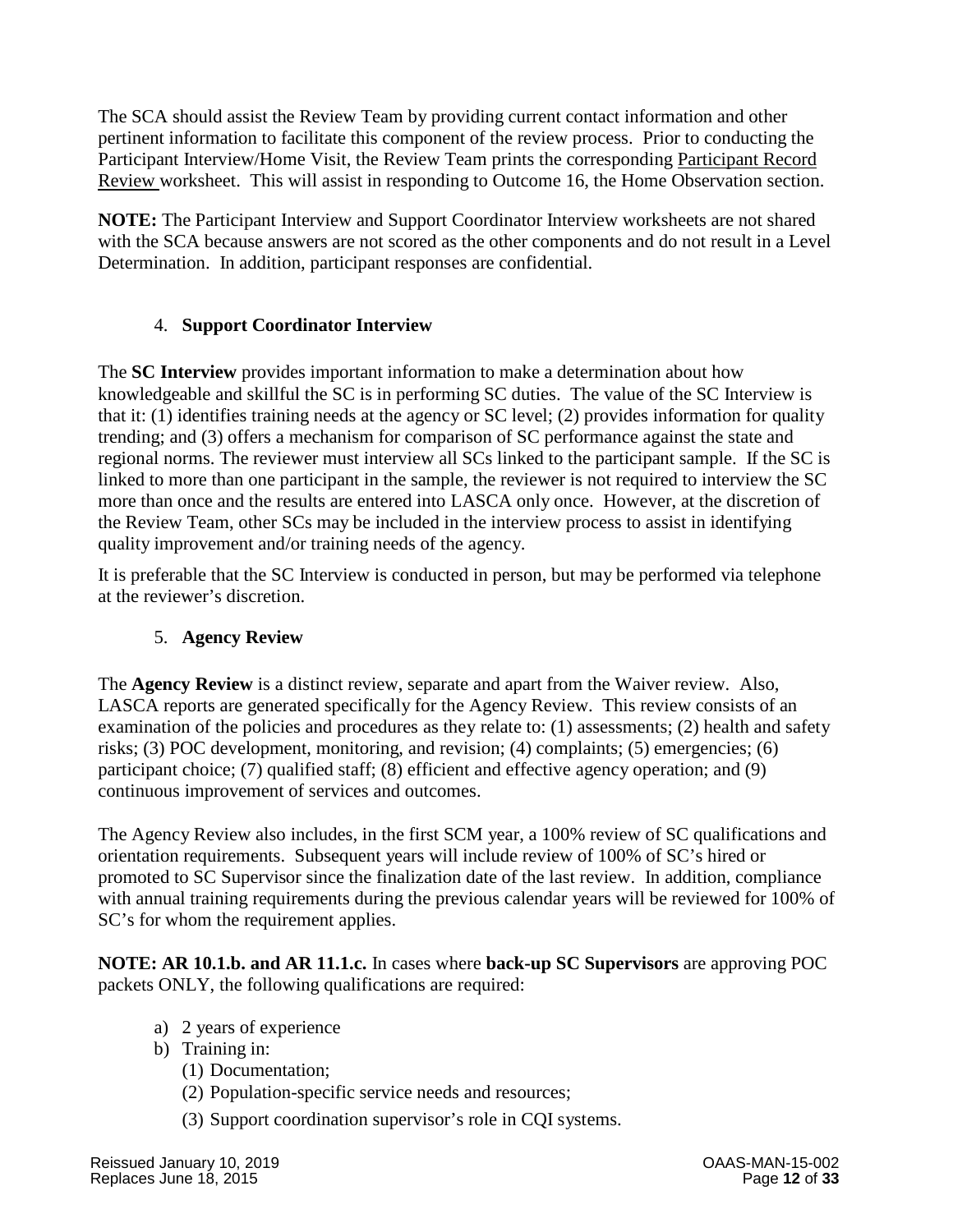If the SCA cannot make Agency Review required documentation immediately available, the reviewers will allow the SCA to locate the documentation at the time of discovery. If the missing information cannot be immediately located or explained by available SCA personnel, the reviewer will make arrangements to interview and review the documentation with the SCA Director and/or SC. The SCA Director and/or SC will be allowed to explain and/or clarify the reason for the missing information. If the explanation/clarification is acceptable, then the item will be scored as *Met.* If the explanation/clarification is not acceptable or the documentation is not produced, the item is scored as *Not Met*.

The timeframe for producing missing information must be no longer than 3 days from the Entrance Conference.

The SCA should ensure an efficient monitoring process by assuming the following responsibilities:

- a) Providing policy and procedure manuals, personnel records, case records, and other documentation as request.
- b) Providing space for documentation review and SC interviews
- c) Coordinating agency SC interviews.
- d) Assisting with scheduling participant interviews, i.e., current contact information and best times to contact participants.

# <span id="page-16-0"></span>**E. Exit Conference**

Prior to the exit conference, the Review Team meets to review the data obtained and summarizes conclusions about the overall performance of the SCA including agency strengths, weaknesses, priorities, and urgent concerns as applicable. For Level 3 Worksheet Determinations, the review team decides upon the timelines for corrective action.

The Review Team may conduct an informal exit conference prior to finalizing reviews in LASCA. During the informal exit conference, the Review Team will review findings with the SCA. If the SCA disagrees with a finding(s), the Review Team will allow the SCA to dispute findings by producing documentation or other evidence which may affect the outcome of the review element. The SCA has three business days to dispute or respond to any deficiencies. After this process is complete, reviews are finalized and closed in LASCA.

The Review Team Leader is responsible for scheduling and facilitating the exit conference with the SCA Executive Director/Project Manager. During the exit conference, the Team Leader verbally presents an overview of findings including Agency strengths, weaknesses, priorities, and urgent concerns as applicable. The Team Leader also explains the actions required based on the findings and Determination Levels. In addition, the Team Leader explains the timelines required for actions based on Agency Review and Record Review Level 3 Worksheet Determinations.

**NOTE:** In the event that an SC agency withdraws from the Waiver program prior to finalization of monitoring findings, the Regional Office must notify the State Quality Manager and the SC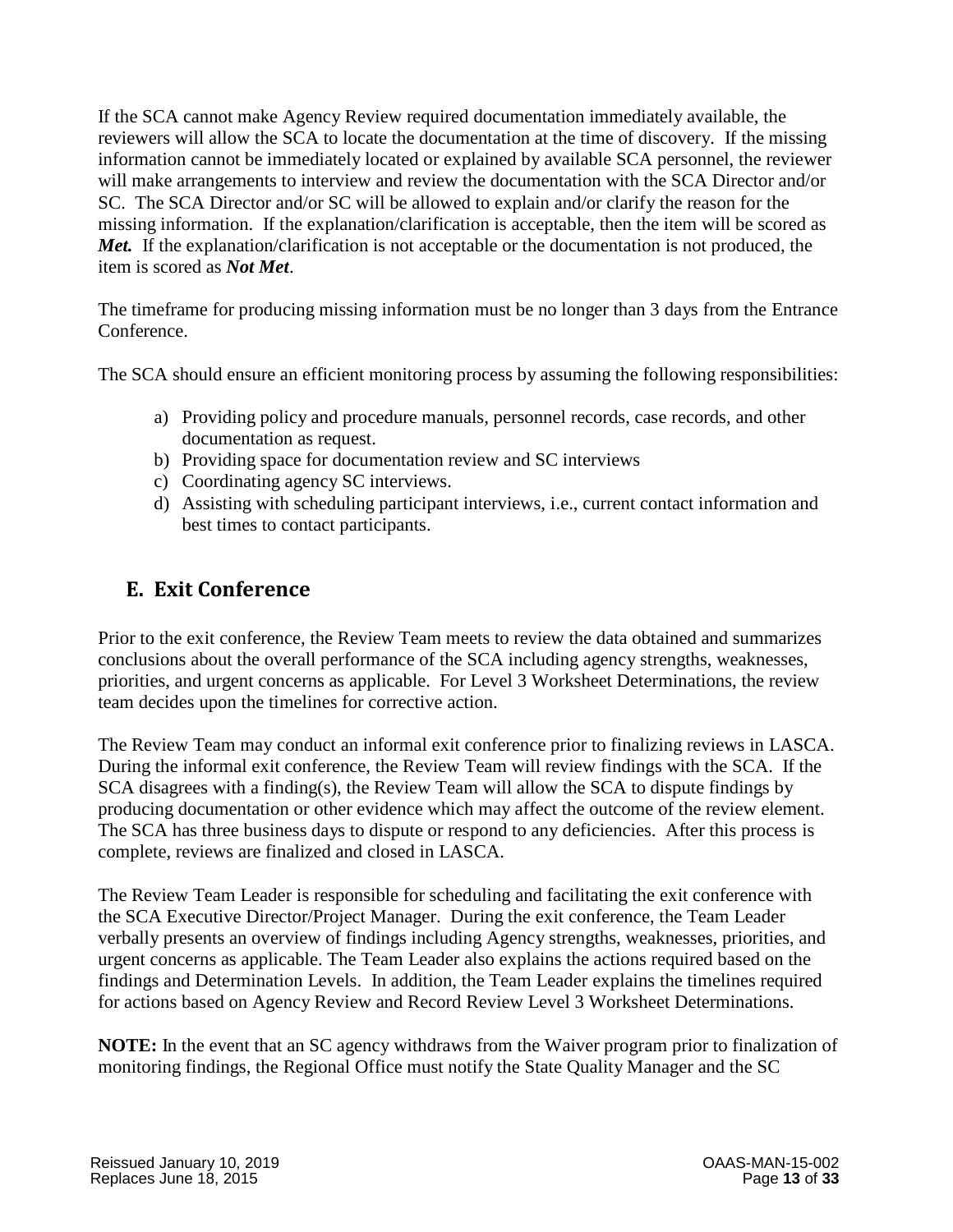Program Manager as soon as possible. The SC monitoring sample will then be adjusted in order to maintain the integrity of the sample and comply with CMS reporting requirements.

# <span id="page-17-0"></span>**V. Guidelines for Scoring the Review**

Participant record reviews and participant and support coordinator interviews are used by OAAS to assess: (1) compliance with state and federal requirements; and (2) performance in meeting the needs of participants on the waiver. After completing an SC Agency Review, the Review Team must make conclusions about the performance of an SC Agency and the need for any corrective or enforcement action.

For a quick overview of the scoring criteria please refer to *Summary of Scoring Criteria for SCM Waiver Reviews*.

Also refer to *Finding Criteria with Required Follow-up Actions and Timelines for Waiver/Agency Review* chart which gives guidance for the Review Team to:

- 1. Score the monitoring tool;
- 2. Decide what action to take based on review findings;
- 3. Determine necessary follow-up monitoring activities.

# <span id="page-17-1"></span>**A. Scoring Principles**

Scoring the agency's performance takes into account:

1. Whether a review element is *Met* or *Not Met*:

Applying the *OAAS Interpretive Guidelines*, the Review Team member identifies whether a subelement is *Met***,** *Not Met* or *does not apply (NA)* for each sampled participant. If any sub-element of a review element is *Not Met*, the review element is *Not Met*.

**NOTE: For the Waiver Review, NA is NOT an option for ALL Record Review sub-elements except RR 13.2.a and all Home Observation sub-elements, except HO 16.5.a. which applies only to OCDD. The reviewer must select either** *Met* **or** *Not Met* **for all other RR and HO subelements.**

2. Whether harm or the potential for harm resulted when an element was *Not Met*.

Each time a Review Element is identified as *Not Met***,** a **Weight Value** is associated with it. In LASCA, the Weight Value is called Harm Value. This Value is pre-assigned for most Review Elements. Other Review Elements are given a range of Weight Values (2-3) within which a reviewer assigns a value based on individual circumstances.

**a) Weight Value 0** - No actual or potential impact on health and welfare. The only Review Elements assigned a Weight Value 0 are the Home Observations. This Weight Value 0 is essentially a place holder for the LASCA Harm Value field. The actual weighting of Home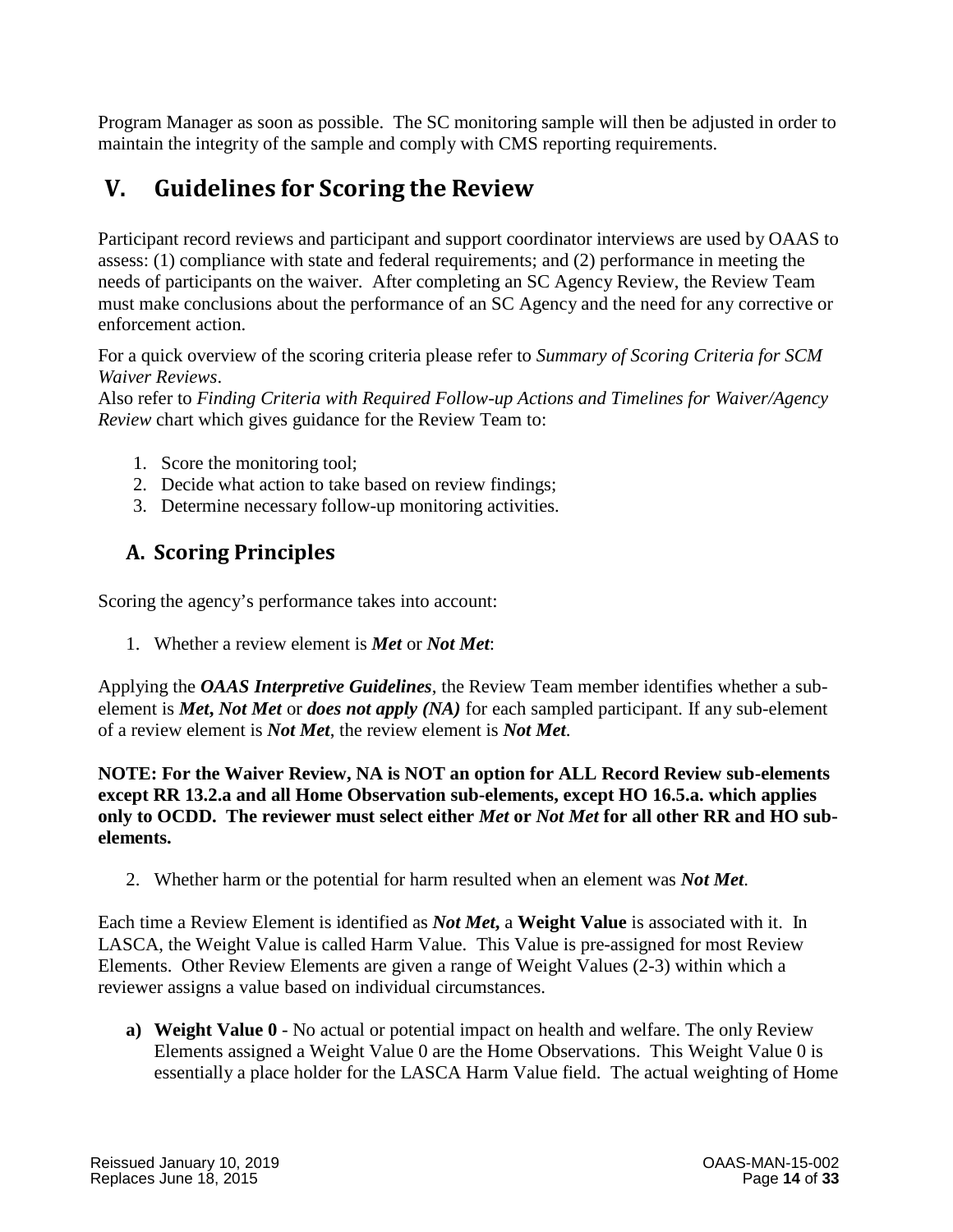Observation Review Elements is built into the scoring criteria for the determination levels. (Please refer to *Summary of Scoring Criteria for SCM Waiver Reviews*).

- **b) Minimal Weight Value 1**  Minimal actual or potential impact on participant's health and welfare. A deficient element that results in or could result in only limited consequence to the participant.
- **c) Moderate Weight Value 2**  Moderate actual or potential impact on the participant's health and welfare. Moderate impact is defined as a situation that results in, or could result in, a negative outcome that compromises a participant's physical, mental and/or psychosocial well-being.
- **d) Serious Weight Value 3**  High priority situation requiring immediate corrective action because the agency's noncompliance with one or more elements has caused, or is likely to cause, serious injury, harm, impairment, or death to a participant served by an agency or its provider. When a Weight Value 3 is assigned by the Review Team, the Review Team must document the risk that warrants this determination. This documentation provides support and justification for the resulting score.
- **e) Weight Value Range 2**-3 The Review Team has the flexibility to assign either a 2 or 3 Weight Value on Review Elements that have this range designation, based on individual circumstances encountered. Whether there is likelihood of a system failure given the prevalence of review elements *Not Met* or the number of participants affected by a particular element.

The number of times a review element is *Not Met* is divided by the total number of times an element applies to derive an element-specific score. Total system scores are calculated in the same manner.

### <span id="page-18-0"></span>**B. Scoring the Participant Record Review, Home Observations, and Agency Review**

#### 1. **Scoring Categories**

<span id="page-18-1"></span>There are five categories of action that can be taken in response to a review. These five categories are applied to each review element in the **Participant Record Review**, **Home Observations** and the **Agency Review**.

#### a) **Satisfactory**

Review elements that are identified as *Met* are considered in full compliance with requirements. No further action is necessary.

#### b) **Notice of Findings (Does not apply to Agency Review)**

The purpose of Notice of Findings is to bring to the attention of SC agencies those review elements that, while not prevalent across most of the sample, must be addressed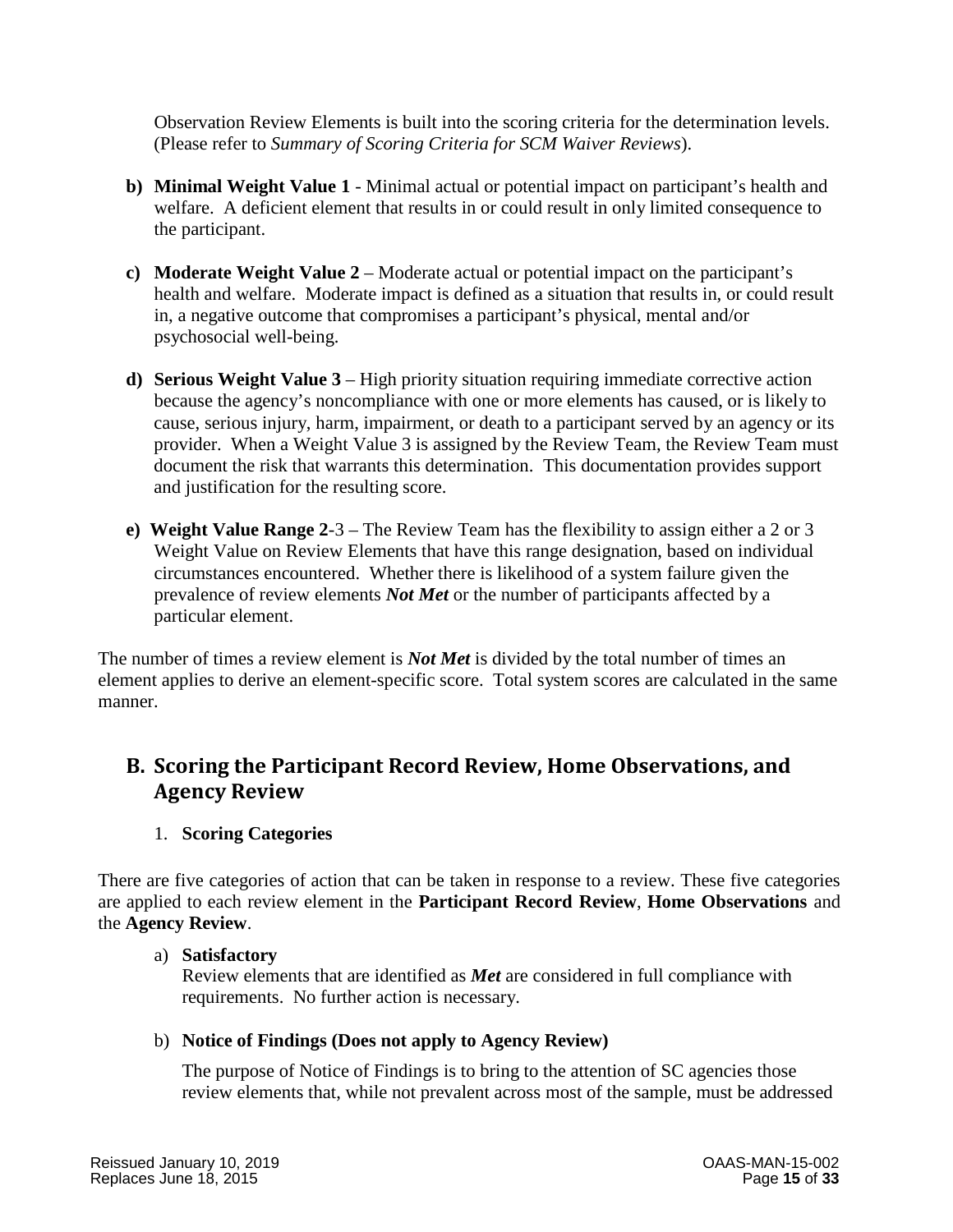and brought into compliance with standards. A Corrective Action Strategy Plan (CASP) is not required in these cases. However, individual and systemic problems must be addressed and documented at the agency level The SC Agency must continuously monitor and improve performance.

#### Criteria for **Notice of Findings** determination is as follows:

- (1) Review element with Weight Value 1 (Minimal Weight Value) is *Not Met* in less than 10% of participant records.
- (2) Review element with Weight Value 2 (Moderate Weight Value) is *Not Me*t in less than 5% of participant records.

#### c) **Statement of Determination**

#### (1) **Level 1**

- (a) Review element with Weight Value 1 (Minimal Weight Value is Not Met in 10% or more of participant records.
- (b) Review element with Weight Value 2 (Moderate Weight Value) is Not Met in 5- 49% of participant records.

Corrective Action Strategy Plan/Progress Report (CASP/PR) for Level 1 Determination includes:

- Identification of the problem
- Actions/interventions for improvement
- Responsibility and timetable for implementing interventions
- Measurable indicators for assessing performance related to the situation
- Plans for monitoring desired progress and reporting results

Submittal of a progress report to OAAS is based on the timeline identified in the CASP/PR. No follow-up visit is expected unless the CASP/PR shows lack of sufficient understanding or progress.

#### (2) **Level 2**

- (a) Review element with Weight Value 2 (Moderate Weight Value) is Not Met in 50% or more of participant records.
- (b) Review element is cited as a Level 1 in two consecutive years with no improvement (no change or higher % Not Met).
- (c) Home Observation review element is inconsistent with record review (Not Met) for one or more participants (but less than 50%).

CASP/PR for Level 2 Determination includes:

- Identification of the problem
- Full description of underlying causes of the problem
- Actions/interventions that target each underlying cause
- Responsibility, timetable and resources required to implement intervention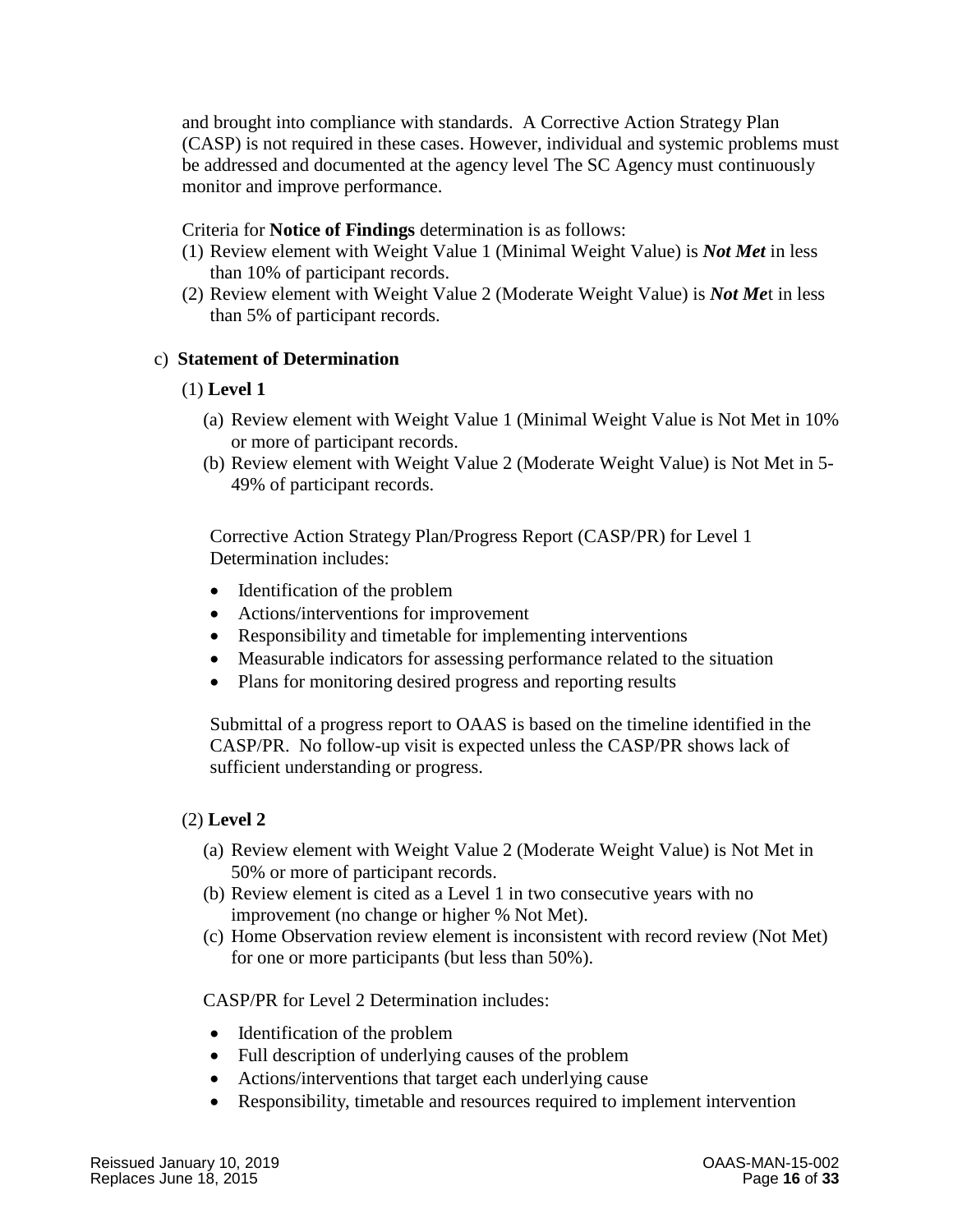- Measurable indicators for assessing performance
- Plans for monitoring desired progress and reporting results

CASP/PR is to be submitted to OAAS. A Follow up review will be scheduled based on the CASP timetable and progress reported.

#### (3) **Level 3**

- (a) Review element with Weight Value 3 (Severe Weight Value) is Not Met.
- (b) Review element is cited as a Level 2 in two consecutive years with no improvement (no change or higher % Not Met).
- (c) Home Observation review element is inconsistent with record review (Not Met) for 50% or more of participants sampled.

When a Level 3 Determination is identified, the Review Team Leader must notify the OAAS SC Program Manager and/or Quality Manager.

Under guidance of the regional office, SC's must take immediate action to assure the participant is protected from further harm and they must respond to any emergency needs of the participant. Other immediate actions include convening planning meetings that may be needed to resolve any critical issues that may potentially jeopardize participants' health and safety and develop strategies to prevent or mitigate the likelihood of similar problems occurring in the future or for other participants.

For all Level 3 determinations, the regional office will designate the timelines for all corrective actions. The due date for the Level 3 CASP/PR is based upon the urgency of the monitoring results. The timelines for Progress Reports and Follow-up Reviews are at the discretion of the regional office but at a minimum no later than that described in Level 2.

The significance of a Level 3 determination is that it alerts the SC agency of a problem requiring rapid implementation of systemic improvement strategies in order to prevent adverse outcomes for participant(s). The regional office should be contacted early and often to assist the SC agency in determining effective strategies for improvement. Level 3 findings do not result in adverse actions against an agency anytime the agency works actively with their regional office to correct problems and implement agreed upon strategies for improvement.

OAAS, as applicable, takes enforcement action to assure the safety, health and welfare of participants. Adverse actions will only be taken when there is repeated noncompliance and an absence of reasonable effort to collaborate with the regional office and implement systemic improvement. Decisions regarding adverse actions against an agency can only be made at the state office level and require evidence of repeated noncompliance and noncooperation with regional and state office recommendations.

Actions include but are not necessarily limited to: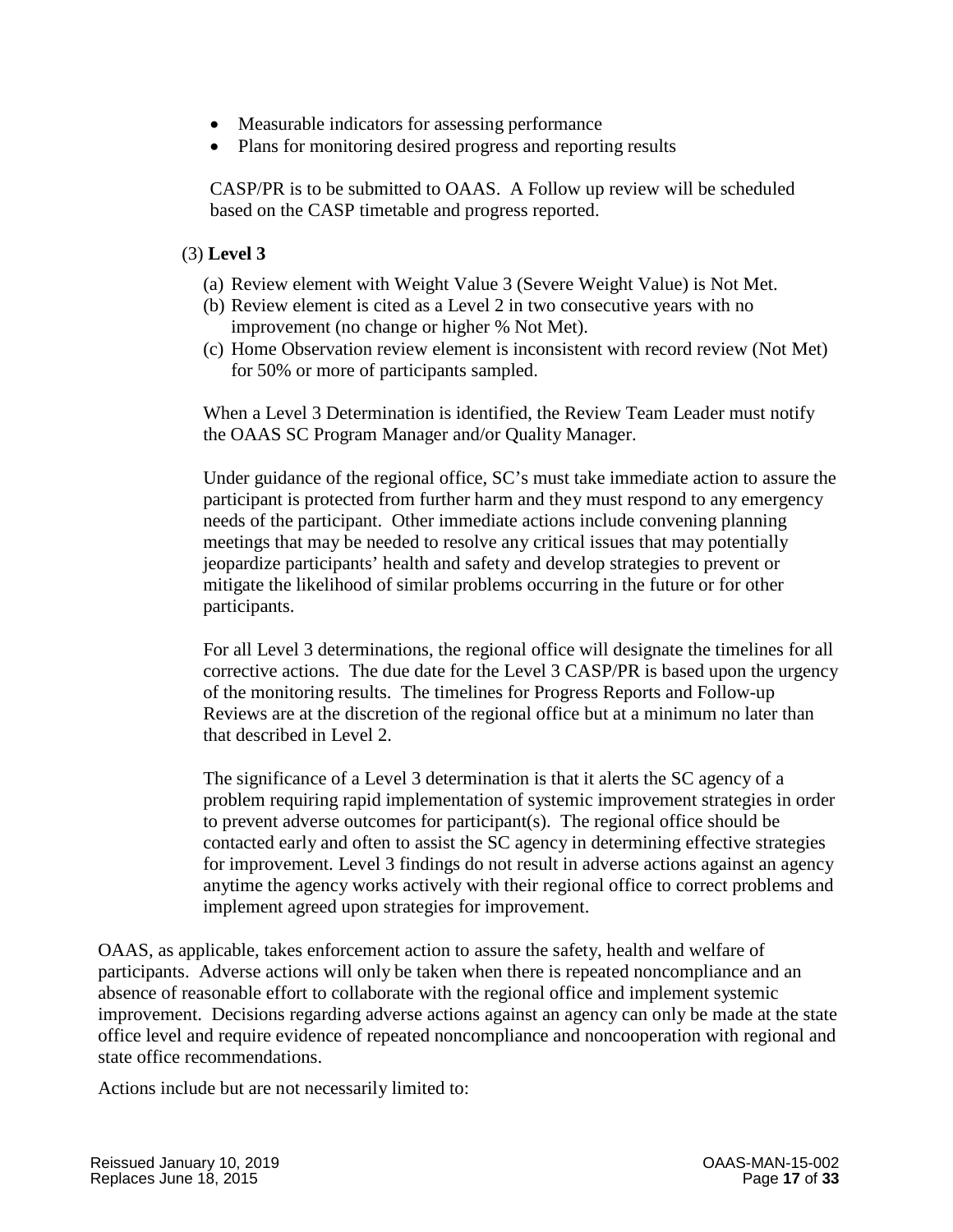- 1) Transfer of participants who are or may be in jeopardy due to the agency's noncompliance.
- 2) Agency removed from Freedom of Choice Provider List
- 3) Suspension of all new admissions
- 4) Financial penalties
- 5) Suspension of provider contract/certification

### <span id="page-21-0"></span>**C. Consequence of Consecutive Level 1 or 2 Determinations for a Review Element**

If a Review Element finding was a Level 1 or Level 2 determination for the previous monitoring period and performance did not improve in the subsequent monitoring period (% Not Met did not improve or worsened), it will advance one Determination Level from the actual finding. This process alerts both the SCA and the regional office that the improvement activities implemented in the previous year were either:

- 1) Not effective,
- 2) Not implemented thoroughly, or
- 3) Not implemented soon enough to affect the next monitoring period

This process alerts the SCA that a previous year's performance improvement activities were not fully effective. The SCA and regional office may then utilize this information to avoid detrimental delays when focused improvement activities are required early into a monitoring period. This active approach of Continuous Quality Improvement by the SC Agency is necessary in order to meet the CMS performance standards required of Medicaid Home and Community Based Service programs.

**NOTE:** Review elements from the Participant Interviews and Support Coordinator Interviews differ from the Participant Record Review, Home Observations and Agency Review in that they do NOT generate corrective action levels.

# <span id="page-21-1"></span>**VI. Discovery**

Discovery refers to the monitoring process used to amass data for analysis and decision-making. It is during the discovery process that any significant quality problems should be revealed. The "discovered" information plays a dual role in driving immediate corrections of identified problems as well as overall changes in pursuit of system-wide improvements.

In the SCM process, data is collected to determine compliance with each Review Element. The SCA takes action to correct findings for each non-compliant Review Element. OAAS aggregates this data on the Agency, Regional, and State-wide levels. Many of the Review Elements correspond with formal performance measures. These performance measures are a component of the OAAS Quality Improvement Strategy (QIS) as required by CMS for the HCBS programs. Data on these measures are reported to CMS and provide OAAS with information on how well the QIS design is being implemented and is functioning as intended.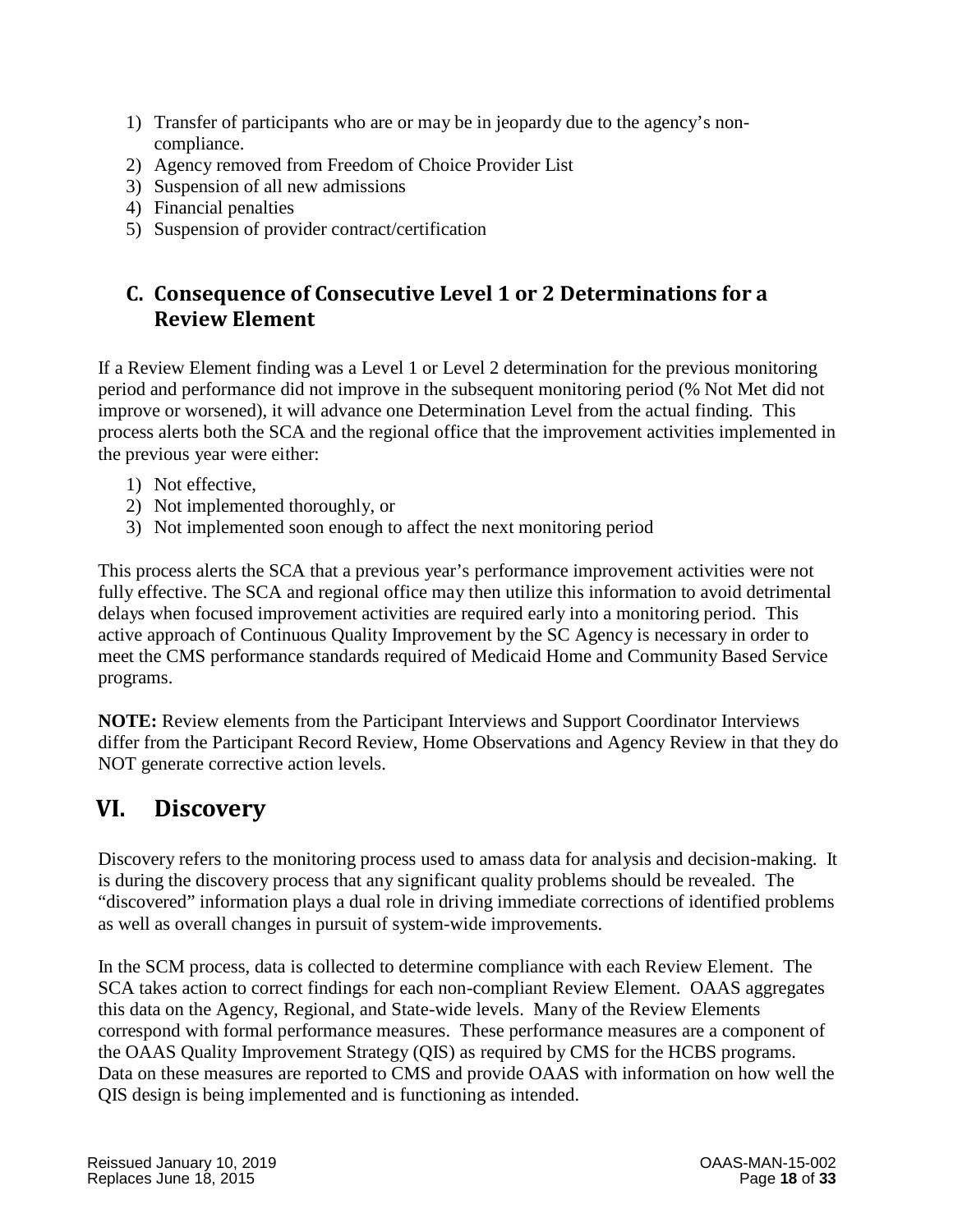In the CQI model, the CQI teams at the SC and state levels collect, analyze, and interpret data and then brainstorm causes and solutions.

# <span id="page-22-0"></span>**A. Entering Data into LASCA**

Data obtained from the worksheets are entered by Regional Office staff according to the LASCA User Manual. "Notes" entries are made on the individual Worksheets to document concerns and assist the SCA in identification of the non-compliance. "Notes" entries provide professional, accurate, pertinent details related to the elements/sub-elements and may provide additional detail for use during the remediation phase or future monitoring periods.

The Review Team Leader reviews all monitoring data to ensure completeness. After all monitoring data is entered, the Team Leader (1) validates the review and saves the findings according to LASCA procedures and (2) alerts the Regional Manager that the review is ready for his/her review and finalization. The Regional Manager then reviews the LASCA data for completeness, discusses the findings with the Review Team, and validates and finalizes the review.

#### 1. **LASCA Review Event Tracker**

<span id="page-22-1"></span>Systemic remediation activities which address noncompliant SC Monitoring Review findings are documented within the LASCA database. Data entry of the events listed below is a critical component towards meeting the federal HCBS requirements for systemic remediation.

#### <span id="page-22-2"></span>a) **Due Date Events**

Enter the following due date events for tracking purposes.

- (1) Review Findings Due
- (2) Plan of Correction Due
- (3) Progress Report Due
- (4) Follow Up Review Due

#### <span id="page-22-3"></span>b) **Mandatory Tracking Events for Level 1 Determinations or Higher**

- (1) Review Created (Automated)
- (2) Notified SC Agency of Monitoring Date
- (3) Entrance Interview
- (4) Exit Interview
- (5) Review Completed (Automated)
- (6) Review findings mailed to agency
- (7) Plan of Correction received
- (8) Progress report received
- (9) Either
	- (a) Plan of Correction approved: notice sent OR
	- (b) TA to agency on Plan of Correction
- (10)All actions complete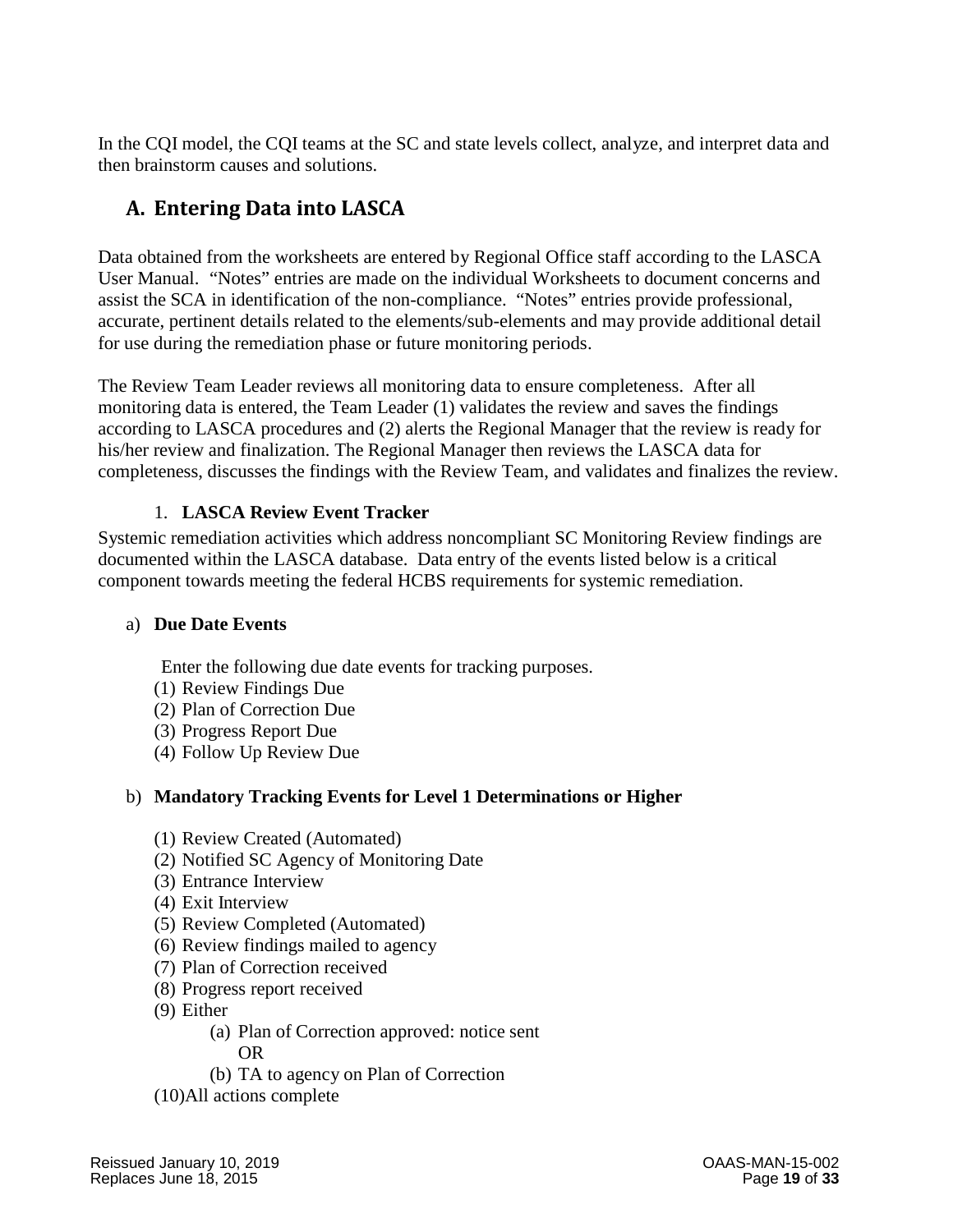#### <span id="page-23-0"></span>c) **Remediation Phase**

- (1) Either:
	- (a) Progress report approved: Notice sent OR
	- (b) Progress report not approved: Notice sent
- (2) Either:
	- (a) Follow up review conducted: compliance noted OR
	- (b) Follow up review conducted: Notice given for repeat Plan of Correction and Progress Report
- (3) Individual Remediation Actions Complete

#### <span id="page-23-1"></span>d) **Additional Events as Applicable**

- (1) Overdue Plan of Correction: Notice sent
- (2) Overdue Progress Report: Notice sent
- (3) Other (Describe in Event Tracker Notes)

#### <span id="page-23-2"></span>e) **Adverse Actions (To be applied only upon SO direction):**

- (1) Agency removed from Freedom of Choice Provider List
- (2) Transfer of Participants whose health and safety are at risk
- (3) All new admissions suspended
- (4) Financial Penalty Letter sent
- (5) Medicaid Enrollment Suspended

NOTE: **Anniversary Date** is non-applicable unless it is useful for the regions and they choose to use it.

#### <span id="page-23-3"></span>**B. Findings Documents**

After the review is finalized in LASCA, the Review Team Leader assembles the Findings Documents and submits to the SCA as follows:

- 1. OAAS-PF-13-010 SCA Monitoring Results
- 2. LASCA Detailed Review Findings Reports (Printed from LASCA)
	- a) Agency Review
	- b) CCW Review
	- c) ADHC Review (if applicable)
- 3. LASCA Worksheets
	- a) All Participant Record Review Worksheets
	- b) All Home Observation Worksheets: The Regional Office will **remove the Participant Interview elements from the LASCA print-out** because the Participant Interview answers are confidential.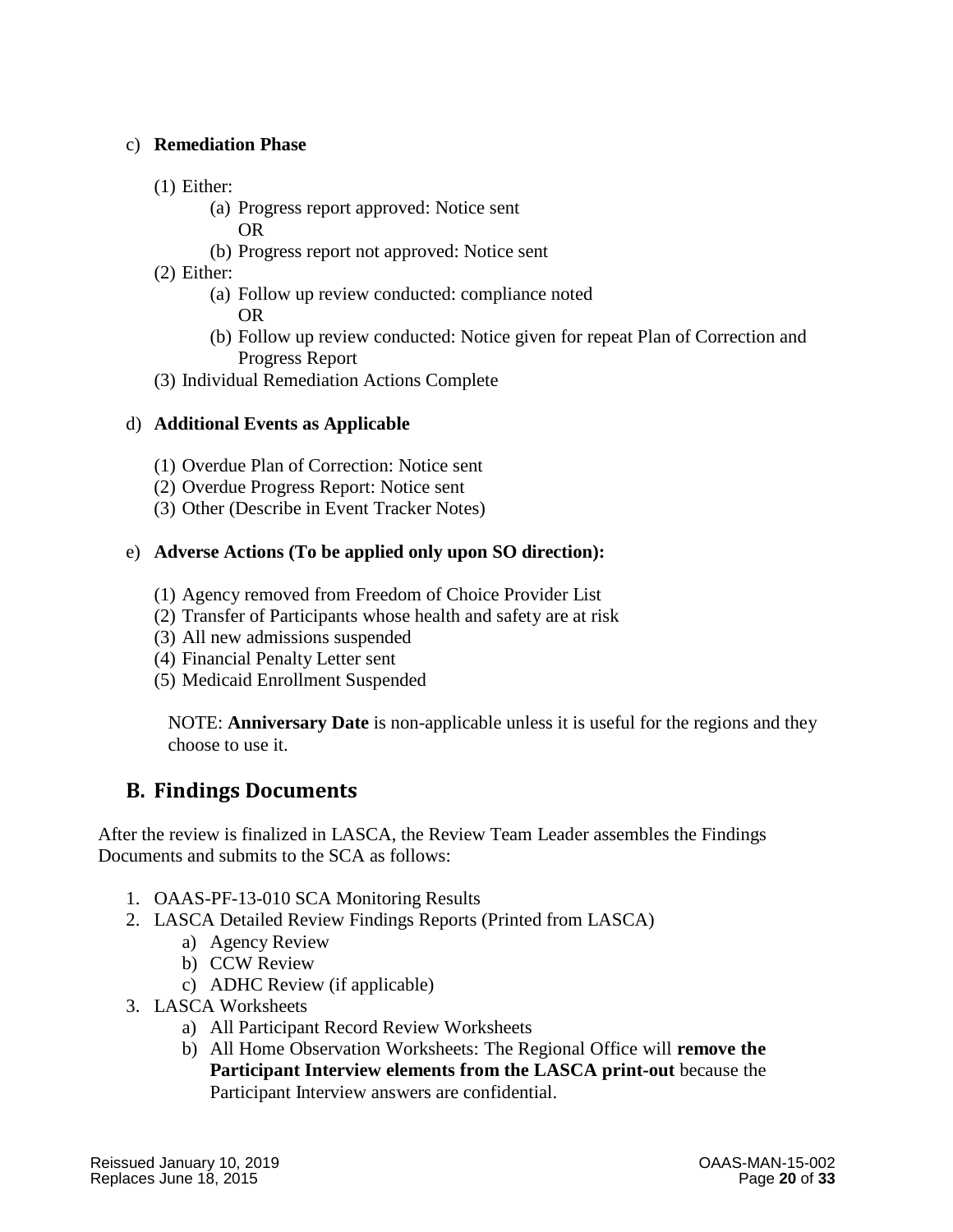4. Agency Review Worksheet

It is important that all LASCA Reports and Worksheets are saved electronically to ensure that official SCM back-up documents are available.

# <span id="page-24-0"></span>**VII. Remediation**

The purpose of discovery activities is to identify instances where the program is not operating as intended and is out of compliance with federal and state requirements. Discovery activities are not an end in themselves, but rather a means to identifying problems so that they can be addressed, i.e. Remediation. The focus of remediation is to address and resolve all individual problems uncovered in the course of discovery.

CMS expects that states address all individual problems as they are discovered. Compliance is achieved by addressing all detected problems with appropriate strategies to correct them and documenting such in the participant record. In addition, CMS expects that compliance is sustained over time by preventing future problems from occurring.

As with discovery evidence, aggregated remediation evidence is necessary to summarize the types and numbers of actions to address performance measure data that indicates substandard operations. Aggregated data about remediation actions, in the form of remediation reports, provides firm evidence to CMS that valid efforts are being made to correct identified problems and maintain improvements. These reports are also valuable at the agency, regional, and state levels to identify and analyze trends related to non-compliance.

A key component of CQI is the capability to discover problems close to their occurrence. This enables a quick response to correct the problem or to recognize if remediation actions in progress are inappropriate and/or untimely. Prompt and appropriate actions to address identified noncompliance are crucial to providing evidence of improvement and avoiding advancement of a Determination Level in the next monitoring period which may also include potential adverse actions.

SCM Remediation is documented by the SCA in the participant record and via the Corrective Action Strategy Plan/Progress Report. The OAAS verifies that remediation efforts were effective through review of the CASP/PR, other ad hoc documentation, and on-site via the formal Follow-up Review.

Refer to *Finding Criteria with Required Follow-up Actions and Timelines for Agency Review* and *Finding Criteria with Required Follow-up Actions and Timelines for Participant Record Review and Home Observations (OAAS-PC-12-004).*

# <span id="page-24-1"></span>**A. Corrective Action Strategy Plan/Progress Report**

The CASP is a comprehensive instrument used by the OAAS RO and the SC Agency to identify and document the required components necessary to rectify SCM findings and to verify the status of progress in completing corrective actions. It is a structured tool that provides both entities with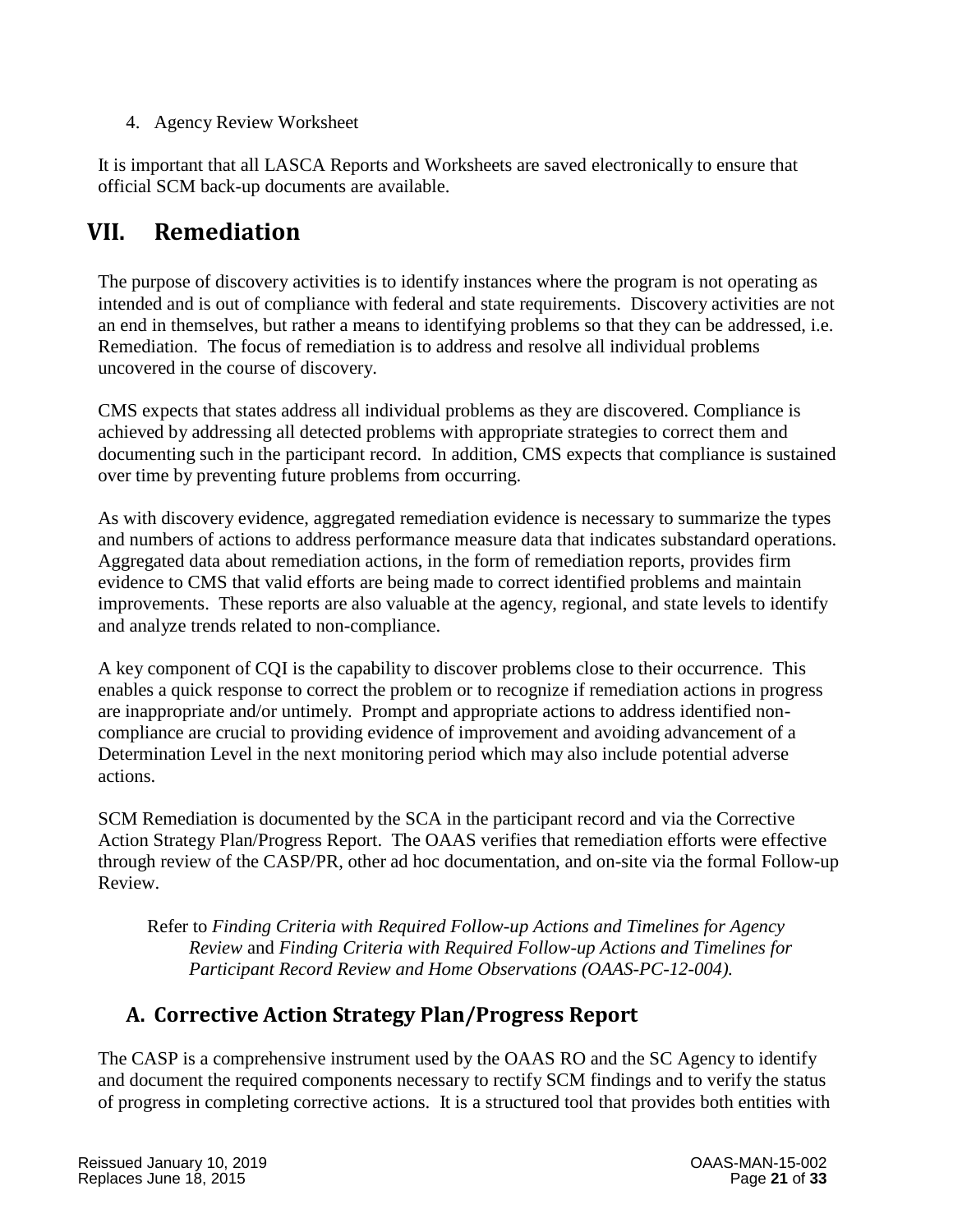a format to track improvements for individual and systemic issues. A CASP is required for any Level 1, Level 2, and/or Level 3 findings based on the Record Reviews, Home Observations, and Agency Review. The OAAS "Support Coordination Monitoring Form Instructions" provides detailed guidance in completing the CASP and Progress Report for both the RO and SCA.

The CASP/PR consists of two sections: (1) Corrective Action Strategy Plan; and (2) Progress Report. The CASP section identifies the specific non-compliance and the SCA must respond with the steps taken to correct issues, how progress is tracked and ensured. The SCA then must describe the status of individual and systemic remediation in the Progress Report section.

Using the *Support Coordination Monitoring (SCM) Form Instructions*, the regional office reviews the SCA CASP/PR and determines if it is acceptable. After the CASP is received from the SCA, the RO must notify the SCA of approval or disapproval within 10 business days of the CASP/PR receipt date. If the CASP/PR is not approved, the SCA then must submit a revised CASP on a timeline specified by the RO.

In the event that the SCA demonstrates difficulty in developing an acceptable CASP/PR, the RO utilizes the *Instructions on How to Provide Technical Assistance* and an example of an approved CASP/PR as a resource to assist the SCA. The SCA must complete the following CASP columns: (1) What Steps will Agency take to correct the issue? (2) How will Agency track progress? (3) How will Agency ensure ongoing progress?

The CASP should contain the following characteristics:

- 1) The identified steps to correct the issue are relevant to the problem.
- 2) The identified steps to correct the issue are specific enough to correct the problem.
- 3) The person/position responsible for implementation of the solution is identified.
- 4) The identified methods to track progress are clear, measurable, and specify the frequency/timeframe.
- 5) The SCA identifies how tracking of progress is documented.
- 6) The method identified to ensure ongoing progress is reasonable and realistic.
- 7) Does the plan make sense?

Remediation methods must be appropriate to the issues identified in order for the efforts to be effective in correcting the issues. It is the responsibility of the Regional Manager to approve the CASP/PR.

The Progress Report is due from the SCA within three calendar months of the CASP/PR approval date. The regional office reviews progress reports, makes a decision to approve/disapprove the SCA progress report and notifies the SCA within 10 business days of receipt of the Progress Report. If the Progress Report is not approved, the SCA must submit a revised report within 10 days of notification of the disapproval, and the regional office provides technical assistance as applicable.

There are two distinct sections of the Progress Report: (1) Individual Remediation; and (2) Systemic Remediation. Individual remediation is required for all non-compliance issues that are specific to individual participants, SCs, SC supervisors, etc. Systemic remediation is required to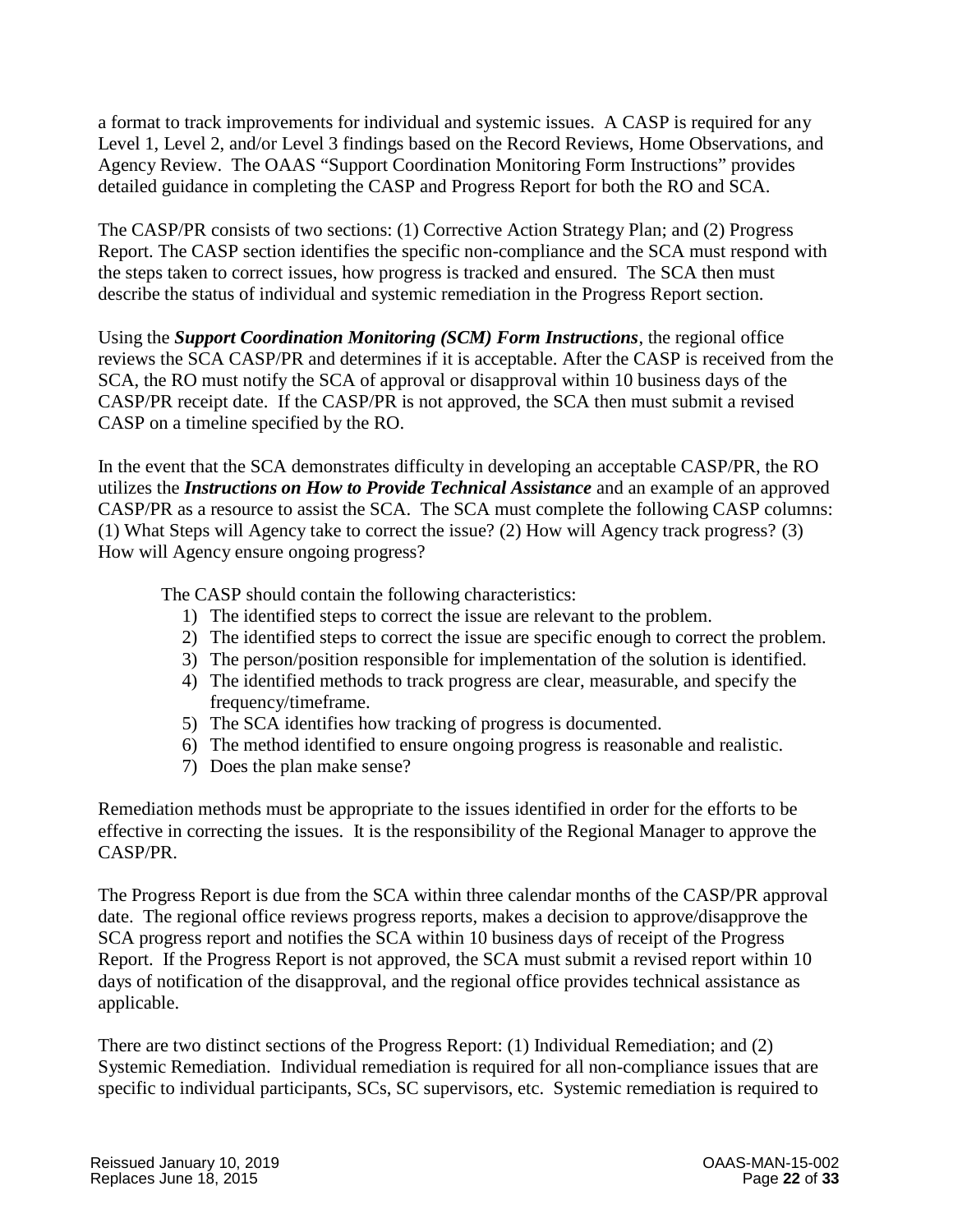achieve agency-wide improvement through training, policy development or revision, procedural revision, etc.

In the "Status of Individual Solution(s) to the Issue" column, the SCA must describe how Levels 1, 2, and 3 findings were or will be resolved. The identifier # and a detailed description of the resolution specific to each participant issue should be included. In the "Status of Agency Solution to the System Wide Issue" column, the SCA describes how identified system-wide issues were addressed/resolved.

SCA's are allowed and encouraged to implement their own agency practices in addressing identified problems and OAAS does not dictate sample sizes, how progress is tracked, or who should be responsible for corrective action implementation and tracking of progress.

# **B. SCM Follow-up Reviews**

<span id="page-26-0"></span>The Follow-up Review procedure is an integral component of the SCM process and the CQI model.

#### 1. **Definition**

<span id="page-26-1"></span>A Follow-up Review is an on-site visit of the SCA conducted by OAAS reviewers. The Follow-up Review is a SCM activity based on the recent annual monitoring review results and is a crucial step in the remediation phase of the annual monitoring process. The Follow-up Review visit is **required** when the monitoring results include Level 2 and Level 3 Determinations for the Participant Record Review, Home Observations, and/or Agency Review.

#### 2. **Timeline and SCA Notification**

<span id="page-26-2"></span>The Follow-up Review shall be conducted after the Progress Report is received, not to exceed 6 months from the Findings Letter Sent date. Prior approval of the Progress Report is not required in order to perform the Follow-up Review. OAAS notifies the SCA of the follow-up at least 3 days prior to the visit with the "Follow-up Visit Notification" letter (OAAS-PF-13-019).

When scheduling the Follow-up Review, the Regional Office should allow enough time for completion of the on-site review and the Exit Conference in order to prevent overlap of the remediation phase and subsequent monitoring phase. Factors to take into consideration when scheduling include: (1) history of the SCA's previous performance; (2) complexity/severity/pervasiveness of findings; (3) previous technical assistance provided; and (4) Regional Office resources/schedules.

#### 3. **Purpose and Process**

<span id="page-26-3"></span>Depending upon the nature of the findings, the Follow-up Review process includes, but is not limited to, the review of: (1) the agency's Corrective Action Strategy Plan (CASP)/Progress Report (PR); (2) participant records; (3) policies and procedures; (3) training records; (4) personnel records; and (5) other relevant documentation provided by the SCA that verifies implementation of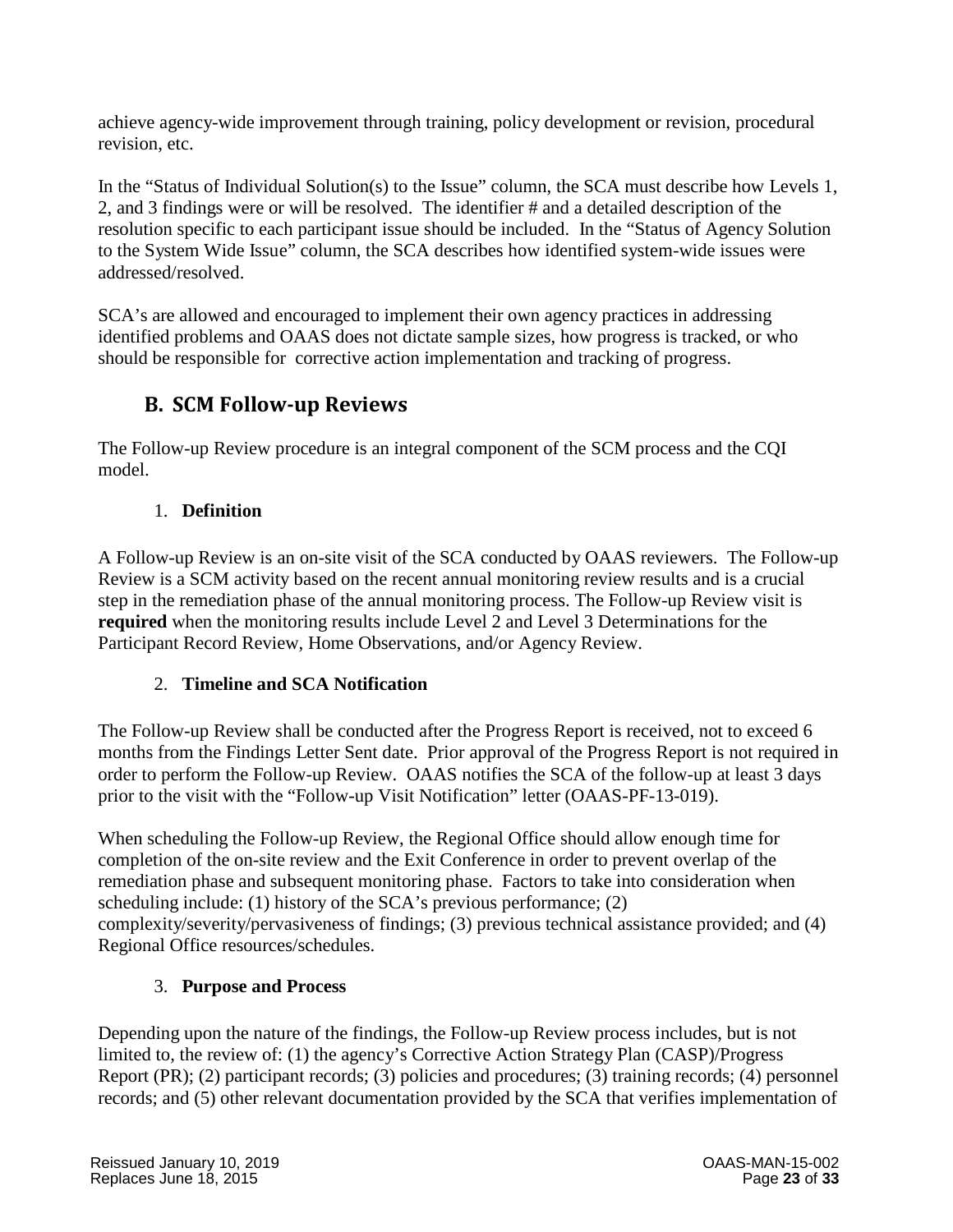the CASP /PR and remediation of individual and systemic issues. The reviewers may, if necessary, also conduct focused interviews of participants and/or SCs, in person or via telephone, to corroborate information provided. **The documentation must provide evidence that the identified actions/strategies were instituted to address and correct ALL previous monitoring sample findings.**

The Follow-up Review Team reviews those aspects of the SCM process related to the noncompliant review elements to verify that corrective actions have been implemented as described in the CASP/PR and that systemic improvement strategies appear effective. For Level 2 and 3 Determinations, the Regional Office assesses compliance with the *Not Met* review Elements**.** If the Reviewers deem it necessary to review any Level 1 findings during the Follow-up Visit, there must be evidence in support of these actions as well.

The Follow-up Review Team convenes to determine whether or not approval is achieved and to document the results on the CASP/PR. The results are then communicated to the SCA.

#### 4. **Follow-up Review Approval Criteria**

<span id="page-27-0"></span>The criteria for approval is credible evidence to support that all strategies and actions described in the CASP/PR have been implemented for all of the Individual Remediation, Level 2, Level 3, and as applicable Level 1 findings.

If the criteria for approval are not met, the Review Team must provide the SCA with appropriate technical assistance in order to achieve compliance.

#### 5. **Documenting the Follow-up Review**

<span id="page-27-1"></span>When the Follow-up Review Team has concluded the review and compiled the findings, the Team makes a determination whether to approve or not approve the Follow-up Visit findings based on the criteria. The last page of the CASP/PR should be completed with the Follow-up Review Team's decisions regarding Approval/Disapproval for the ADHC, CCW, and Agency Review as applicable. In cases where Approval is designated, the Review Team has the option to supply additional pertinent information under the "Regional Office Follow-up Comments/Feedback/Recommendations" section.

For those Reviews that are Not Approved, the Follow-up Review Team must clearly identify the justification for the determination and any technical assistance measures conducted or indicated to bring the SCA into compliance. This documentation is very useful to OAAS as a reference for the upcoming annual monitoring review. It is also beneficial for the SCA to establish effective strategies for remediating current non-compliant issues and preventing future ones, as well as sustaining improvements achieved.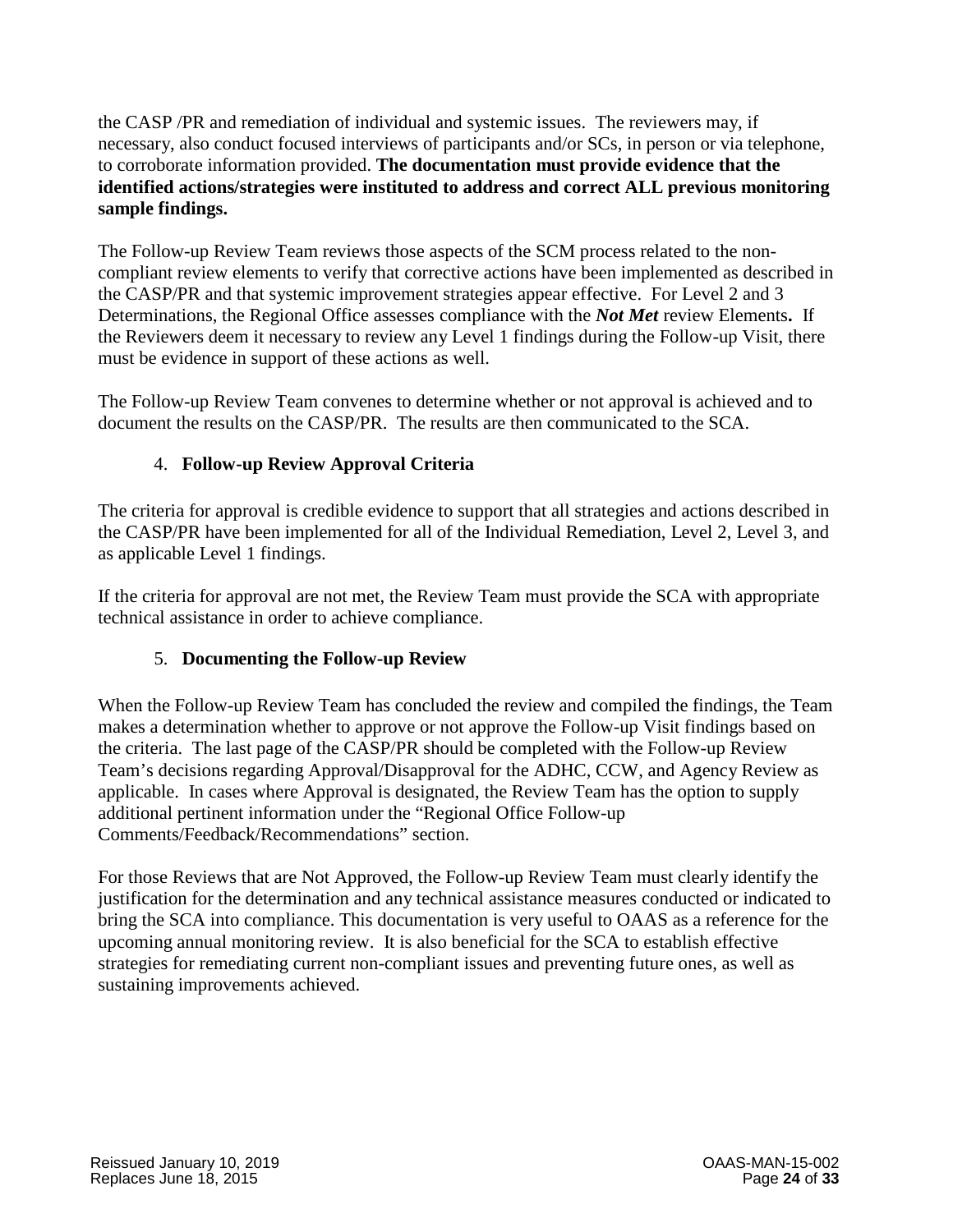#### 6. **Follow-up Review and Exit Conference**

#### <span id="page-28-1"></span><span id="page-28-0"></span>a) **Scheduling**

The Team has the flexibility to conduct the Exit Conference on-site immediately after results and conclusions are identified, or regroup and confer to make the final determination. In cases where the Team decides to conclude the Follow-up Review and Exit Conference at the same time, the Review Team communicates the results, provides technical assistance as applicable, and leaves a copy of the CASP/PR with the SCA. In other circumstances, it may be necessary for the Team to take more time to document "Comments/Feedback/Recommendations" and decide on approval or non-approval at a later time and off-site. In this case, the Review Team should conclude the review, make the final decision, send the completed CASP/PR to the SCA, and conduct the Follow-up Review Exit Conference, either in person or via telephone/email, within 10 business days of the last day of the Follow-up Review.

#### <span id="page-28-2"></span>b) **Information to Cover**

The Review Team informs the SCA management of their Follow-up Review results. In the Exit Conference, the Review Team recognizes the agency's positive achievements and encourages the agency to maintain those aspects of the CASP/PR which were successfully implemented. They also inform the SCA that future monitoring results are affected by how quickly effective systemic improvement activities were implemented following receipt of monitoring results. Agencies are encouraged to be proactive and implement changes at the earliest point possible after findings are received in order to benefit participants and to ensure future compliance. If improvements are not implemented early and effectively in the remediation period, it is possible that noncompliance will be discovered in subsequent monitoring periods, as well. Encourage the agency to do its own quality monitoring on an ongoing basis.

The Review Team refers the SCA to the "Finding Criteria with Required Follow-up Actions and Timelines" charts (OAAS-PC-12-004) and emphasizes the timelines and actions required. The Review Team clarifies with the SCA its standing for the next monitoring period and how continued non-compliance could result in harsher findings for the subsequent monitoring review. That is, continuing non-compliance has a cumulative effect advancing the deficient results to the next Level thus requiring more urgent and swift actions by the SCA. The Review Team should also inform the SCA that when there are persistent non-compliant findings, adverse actions may be taken such as removal from Freedom of Choice List, suspending new admissions, or application of financial penalties.

Designation of "Not Approved" by the Follow-up Review Team does not mean that the Follow-up Review period continues until approval is achieved. Nor does it mean that the SCA is not held accountable for the remaining non-compliant issues. On the next annual monitoring review, the Monitoring Team uses the results documented on the CASP/PR Follow-up Visit Comments/Feedback/ Recommendations as a reference of unresolved issues which require closer scrutiny during monitoring.

It is expected that the SCA take prompt, thorough actions to address and correct individual and systemic issues. By expeditiously implementing systems improvements, the SCA can avoid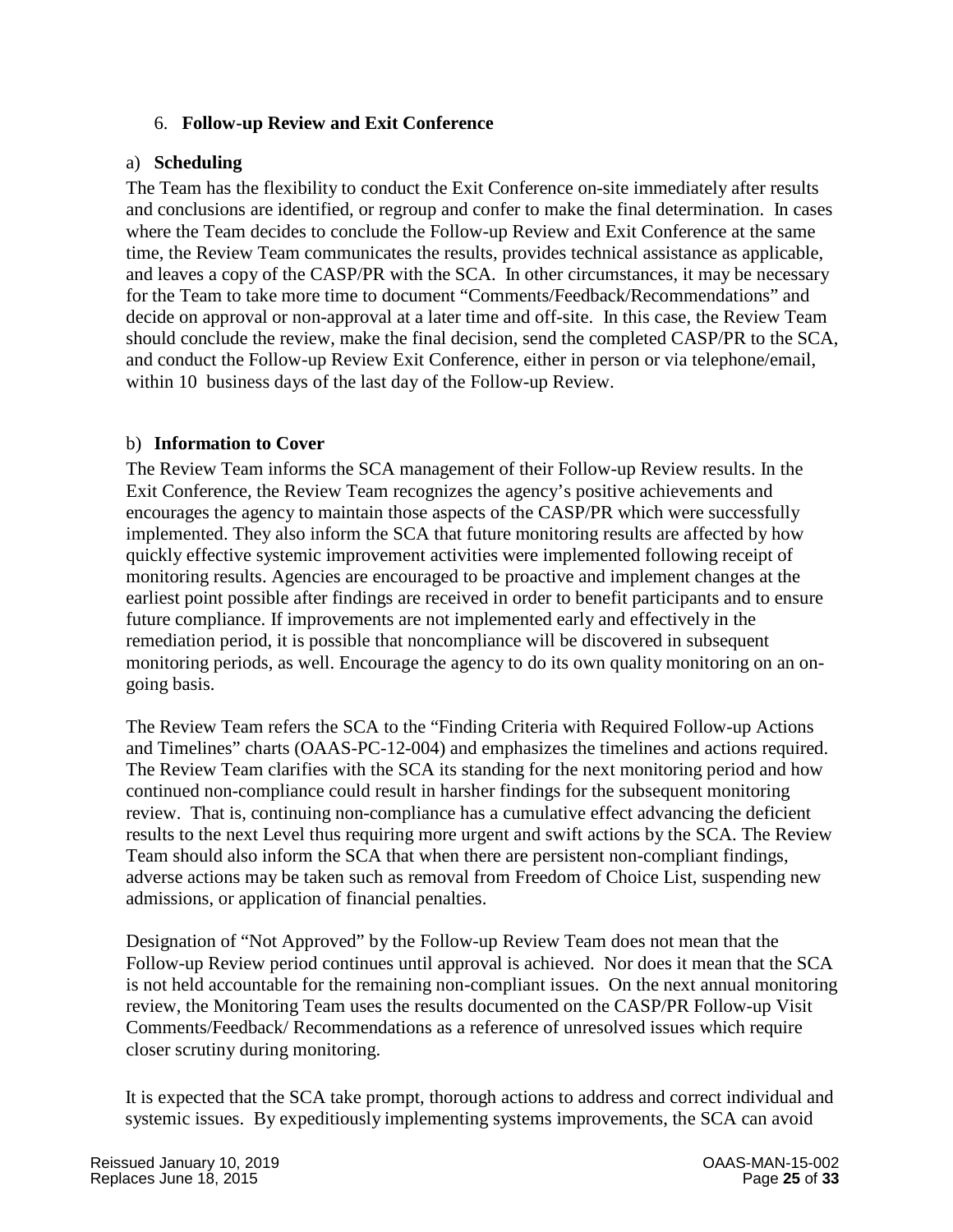continued non-compliance in the next monitoring review. Subsequent annual monitoring reviews will verify the effectiveness of the agency's systemic actions.

### <span id="page-29-1"></span><span id="page-29-0"></span>**C. Remediation Responsibilities**

#### 1. **Review Team Leader**

- a) When corrective action is required, compiles corrective action documents as a component of the Findings documents packet submitted to SCA:
	- (1) Corrective Action Strategy Plan/Progress Report (CASP/PR): OAAS-PF-13-012.
	- (2) CASP/PR Instructions: OAAS-PF-13-011.
- b) Upon receipt of the CASP/PR from the SCA, reviews the document and makes recommendations to the Regional Manager or designee.
- c) If the CASP/PR is not approved, the Review Team Leader and Regional Manager notify the SCA and provide feedback on necessary improvements.
- d) If the revised CASP/PR is disapproved again, the Regional Office refers this to the OAAS SC Program Manager or designee for possible adverse action.
- e) Provides technical assistance and training for the SCA as necessary.

#### 2. **Regional Office Remediation Responsibilities**

<span id="page-29-2"></span>For monitoring results requiring corrective action, the RO then reviews the SCM documentation and completes the identifying information at the top of the CASP/PR and the following columns:

- 1) Monitoring Type
- 2) Review Element/Sub-element
- 3) Finding Level
- 4) Identified Issue/Participant Identifier # and Individual listed by initials (if applicable)

<span id="page-29-3"></span>The CASP/PR is sent to the SCA within 10 business days of the SCM exit conference.

#### 3. **SC Agency Remediation Responsibilities**

When the SCA Monitoring Review indicates that corrective action is required, the SCA must submit a CASP/PR to the Regional Office. The timelines for submittal vary with the different Levels as follows: a) Levels 1 and 2: within 30 business days of receipt of findings notification; (b) Level 3: based on the urgency of the monitoring results and at the discretion of the Regional Office.

For each Review Element requiring corrective action, the SCA must gather the participant records associated with the non-compliant Participant Record Review Worksheets and/or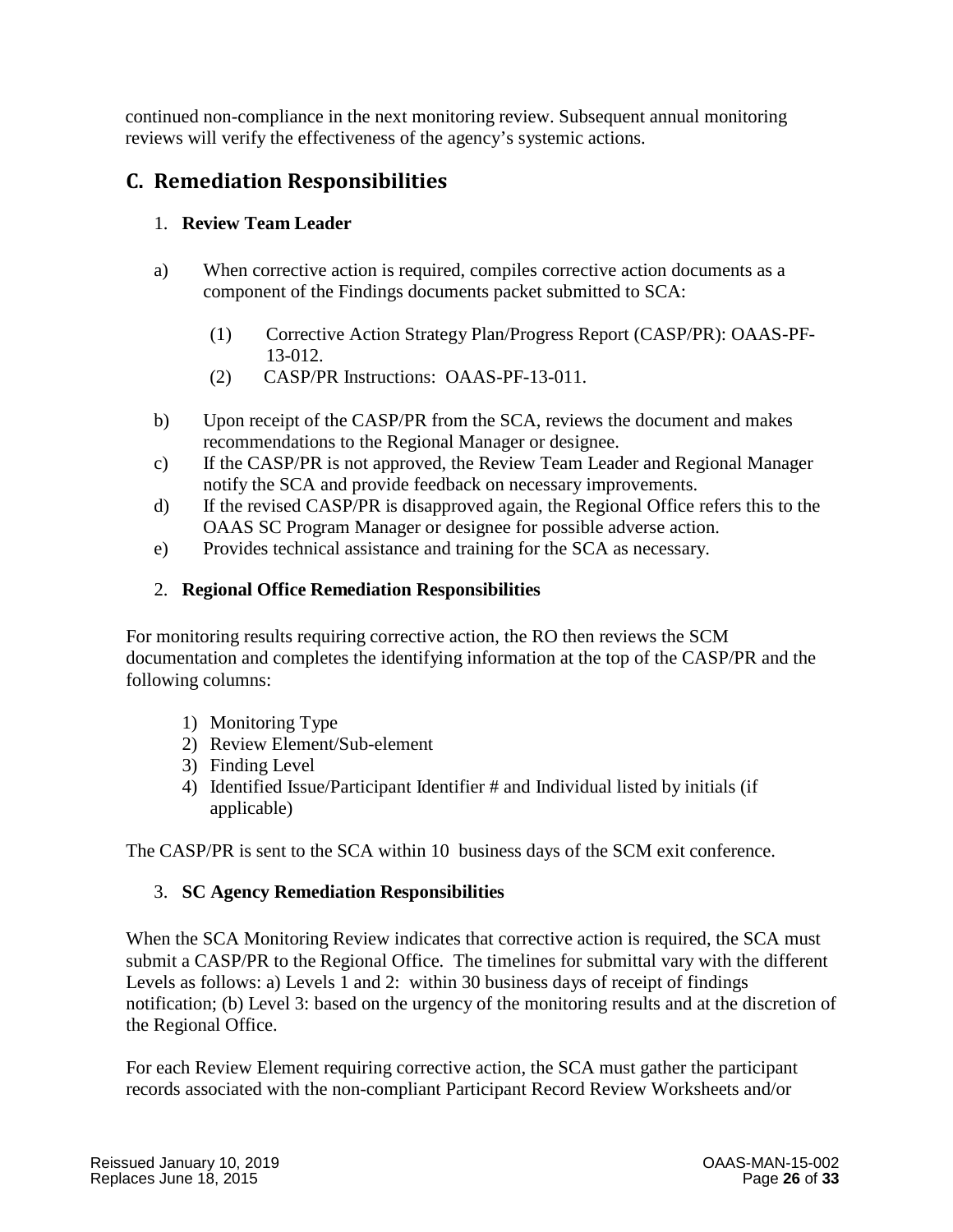Home Observation Worksheets. The SCA should review the "Identified Issue" column from the CASP/PR and review the Worksheet notes and participant records to identify if additional causes for the non-compliance become apparent. Based on this analysis, the SCA completes the CASP/PR to address how correction will be attained. (See CASP/PR Instructions). The SCA is responsible for remediating individual participant issues and systemic issues.

The SCA is required to submit a Progress Report on implementation of the CASP/PR within 3 months its approval. For Level 3 Determinations, the SCA must take immediate action to respond to the urgent needs of the participants, institute appropriate protections, and resolve high priority risk issues.

# <span id="page-30-1"></span><span id="page-30-0"></span>**VIII. Improvement**

# **A. Overview**

Correcting individual problems as they occur is an essential component of CQI, but if the same type of problem occurs repeatedly, assessment of possible systemic causes is warranted. Identification of where and how the recurrent problems persist is then used to develop strategies to prevent future occurrences. Examining aggregate discovery and remediation data over several weeks or months is a good way to determine if there are trends indicating the need to go beyond strategies that address individual problems and initiate those that are more systemic and would result in better performance.

While Remediation focuses on addressing individual problems, Improvement focuses on making adjustments to the system's processes or procedures in order to prevent or minimize future individual problems. When system improvements work, discovery data improve.

Discovery data can be formatted into visual charts and graphs to facilitate analysis and interpretation to assist in identifying issues for further action. For example, discovery data may indicate a system-wide problem with timely reporting of critical incidents, and show where breakdowns in the process are occurring. Based on this data, a CQI team may develop new guidance, protocols, or trainings for relevant staff. The impact of this improvement can be measured by repeating original data collection by the SCA or through Follow-up Review and/or subsequent SCM monitoring by OAAS.

Improvement activities/studies are executed at the Agency, Regional and State Level. CQI teams with the appropriate knowledge and expertise should be involved in Quality Improvement activities to determine where improvements are needed and the targeted goal. CMS instructions for the waiver application QIS state: Quality Improvement is a critical operational feature that an organization employs to continually determine whether it operates in accordance with the approved design of its program, meets statutory and regulatory assurances and requirements, achieves desired outcomes, and identifies opportunities for improvement. These concepts are applicable at all levels of service delivery, i.e. participant, agency, regional, and state. CMS recognizes that the scope of the QIS extends beyond regulatory requirements and should be continuously evaluated for effectiveness.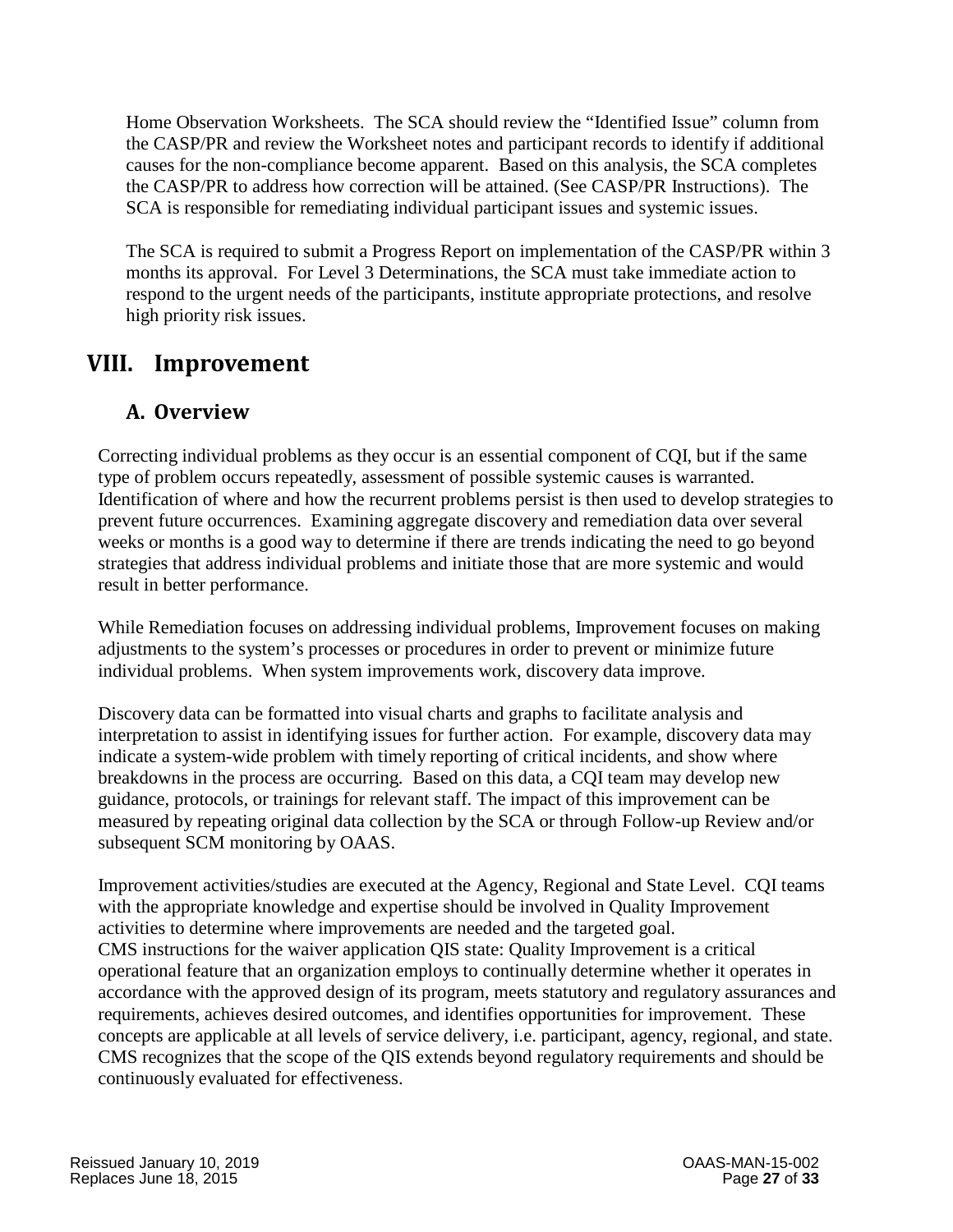The Support Coordination Monitoring process is one component of the CQI approach. In concert with the Support Coordination Agencies, OAAS strives to move beyond simply meeting the CMS regulatory assurances and sub-assurances in an effort to achieve:

- 1) Meaningful participant quality of life (as opposed to freedom from abuse and neglect
- 2) Efficiency of service provision
- 3) Efficacy of services and supports
- 4) Quality outcomes relative to expenditures

# <span id="page-31-0"></span>**B. Basic Quality Improvement Steps**

There is no required formula for conducting a quality improvement project. Listed below are some basic steps, taken from a range of CQI models, and is consistent with DDRI framework for implementation of individual quality improvement projects.

- 1) Assemble a team familiar with the area/system targeted for improvement.
- 2) Formulate a well-defined goal.
- 3) Decide what is needed from the improved system or set of processes.
- 4) Define measures for assessing success.
- 5) Collect and use data to drive decisions.
- 6) Identify a range of strategies for improving processes.
- 7) Test different strategies to refine system changes
- 8) Repeat as needed (the "Continuous" in CQI).

# <span id="page-31-1"></span>**C. SC Agency Improvement Responsibilities**

The focus of Quality Improvement at the Agency level revolves around making broad systemic changes to address the underlying causes of quality problems. These problems present as a trend, pattern, or pervasive practice that has a negative impact on participants, service delivery, agency/staff responsiveness, etc. or on staff capability/ability to perform their duties. These problems are discovered through direct observation, review of documents, or interview with staff and participants.

Systemic improvement actions include but are not limited to: (1) developing new policies/procedures; (2) revising current policies/procedures; (3) revising documentation forms; (4) conducting/facilitating staff training; (5) eliminating/reducing barriers that negatively impact efficient agency operation; (6) improving stakeholder communication network.

# <span id="page-31-2"></span>**D. Regional Office Improvement Responsibilities**

Annually, the Regional Office staff examines SCM data, charts and graphs compiled by State Office. This data includes the current monitoring data (Monitoring Period End Date June 30th) and historical SCM data from previous reviews for comparison. Regional staff analyzes the data and identifies areas that show need for improvement, which may be at the individual agency level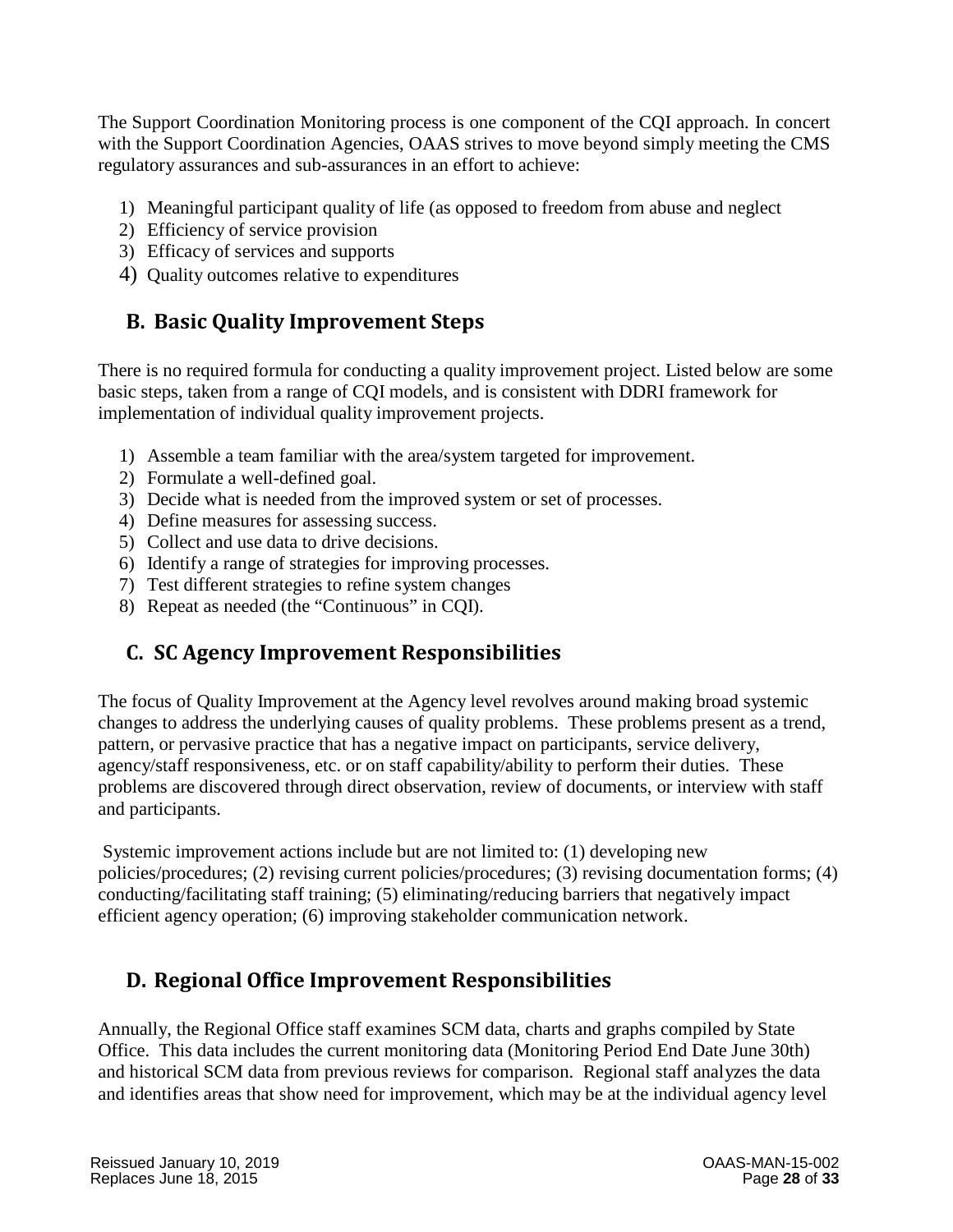or regional level. The Regional Manager submits identified issues for statewide improvement projects to State Office.

There may also be indications of quality failures that span other regions, e.g., SC Agencies operating in multiple regions. This data analysis may indicate specific training needs, or the need for HCBS policy/procedure clarification/reinforcement which may need to be addressed regionally and/or statewide.

# <span id="page-32-0"></span>**E. State Office Improvement Responsibilities**

The Quality Management Program Manager compiles the SCM data into user-friendly charts and graphs for review and analysis. State Office receives recommended Quality Improvement Projects (QIP) from the Regional Managers, prioritizes the project(s), and devises an improvement plan using the Basic CQI Steps.

Results of the QIP is presented to the Quality Review Team for review, recommendations, and decision on how to proceed in the future to maintain improvements, or next steps to make adjustments if improvement is not realized.

Information from the following documents was used for the **Design, Discovery, Remediation, and Improvement** Sections**:**

U.S. Department of Health and Human Services, *Understanding Medicaid Home and Community Services: A Primer, 2010 Edition, 2010* (Appendix. Medicaid HCBS Quality*)*, 231-237, [http://aspe.hhs.gov/daltcp/reports/2010/primer10.htm.](http://aspe.hhs.gov/daltcp/reports/2010/primer10.htm)

Sara Galantowicz, *Implementing Continuous Quality Improvement (CQI) in Medicaid HCBS Programs*, National HCBS Quality Enterprise, January 21, 2010, [http://www.dpw.state.pa.us/cs/groups/webcontent/documents/document/d\\_007056.pdf.](http://www.dpw.state.pa.us/cs/groups/webcontent/documents/document/d_007056.pdf)

# <span id="page-32-1"></span>**IX. DEFINITIONS**

**Agency –** A provider of support coordination services and authorized to operate in Louisiana.

**Annual Review** – the SC monitoring review conducted on an annual basis which consists of Agency Review, Participant Record Review, Participant Interview/Home Observations, and Support Coordinator Interview.

**Confidence Interval –** a statistical estimate of the range of values within which the true population value is likely to fall. Confidence intervals are often denoted by a single number that identifies the margin of error, such as  $+$  or  $-$  5%.

**Confidence Level –** a statistical estimate used in random sampling, stated as a percentage, of the degree of certainty that the true population value is within a specified range of values.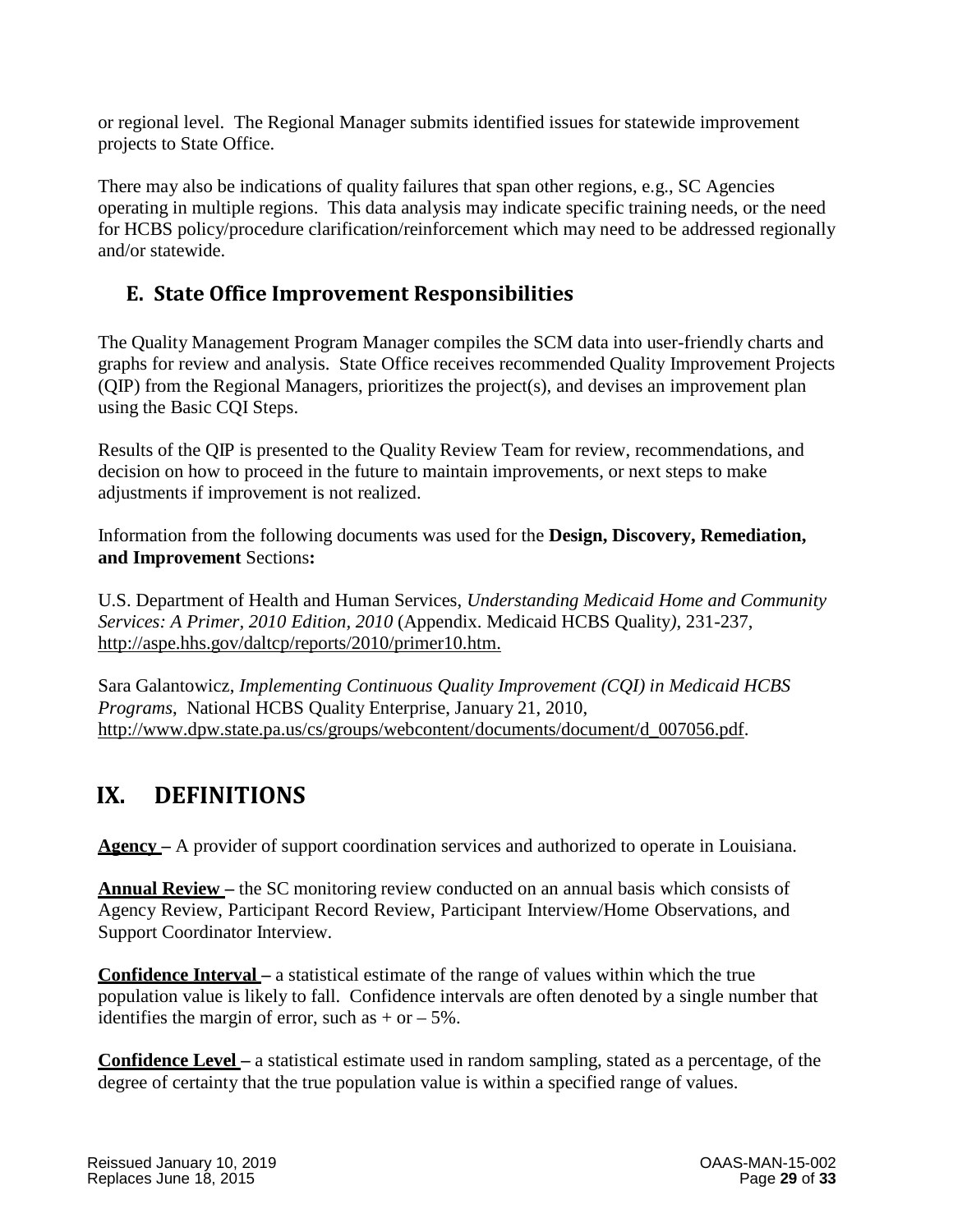**Entrance Conference (Interview)** – initial face-to-face meeting with the SCA director or designee and review team to discuss monitoring site visit logistics, secure on-site work space for reviewers, and field questions regarding the process.

**Exit Conference (Interview)** – A summary of conclusions about the overall performance of the SCA including agency strengths, weaknesses, priorities, and urgent concerns as applicable. For Level 3 Worksheet Determinations, the Team Leader informs the SCA of the timelines for corrective action.

- **Findings Categories –** five scoring classifications applied to each Review Element denoting level of action required by the SCA in response to the Finding. (See "Findings Criteria with Required Follow-up Actions and Timelines for Participant Record Review and Home Observations" chart and "Finding Criteria with Required Follow-up Actions and Timelines for Agency Review" chart). **Satisfactory –** Review Element is in full compliance and scored as *Met*. No further action is required.
- **Notice of Findings –**The Notice of Findings alerts the SCA of the Review Elements that, while not prevalent across most of the sample, must be addressed and brought into compliance with standards. . A CASP/PR is not required. (Notice of Findings does not apply to the Agency Review).
- Level 1 Determination Statement of Determination requiring a CASP and, if applicable, a Progress Report. An on-site Follow-up Review by Regional Office staff is not required unless the CASP/PR show lack of sufficient understanding or progress.
- **Level 2 Determination–** Statement of Determination requiring a CASP and Progress Report.
- **Level 3 Determination –** Statement of Determination requiring immediate action by the SCA and, as necessary, by OAAS. A Level 3 Determination also requires a CASP/PR and Follow-up Review.

**Follow-up Review –** on-site visit of the SCA conducted by OAAS reviewers. The Follow-up Review visit is **required** when the monitoring results include Level 2 and/or Level 3 Determinations for the Participant Record Review, Home Observations, and/or Agency Review.

**LASCA -** automated monitoring system to collect, store, and report data obtained through the performance review of support coordination agencies. LASCA also provides a tracking function (Review Event Tracker) that stores the activities, action steps, and dates related to the review process.

**Lead Reviewer –** Regional Office staff person who assigns reviewers and utilizes LASCA to create reviews, enter sample sizes, enter participant demographics, complete worksheets, print reports, calculate scoring, validate and finalize review. Lead reviewers can enter the action steps of the review (events) in Review Event Tracker.

**Monitoring Look-back Period Start/End Dates –** the actual "look back" period that sets the date parameters for the review. The Look-back period begins with the date of the Findings Letter Sent from the previous monitoring review and goes to the current day.

**Monitoring Review Phase (Period) –** the time period that the RO conducts the SC monitoring review.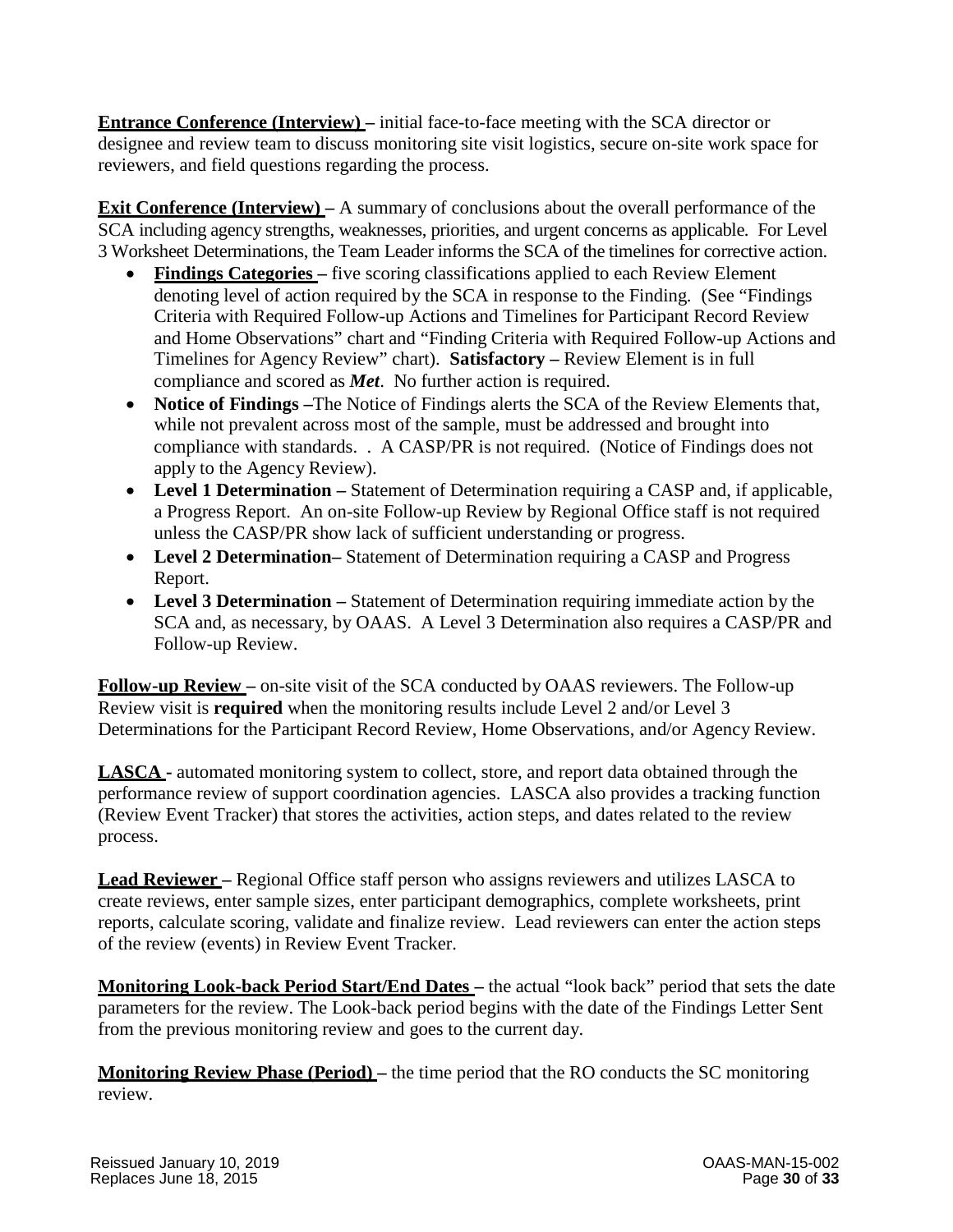**Monitoring Start and End Dates**– in LASCA, the waiver reporting year which is the timespan for all monitoring and remediation activities, i.e., July  $1<sup>st</sup>$  to June  $30<sup>th</sup>$ . It is not the same as the Monitoring Look-back Period.

**Remediation Phase (Period) –** the time period allowed for the SCA to correct all non-compliant citations and the Regional Office to verify compliance and conduct necessary Follow-up Reviews. The Remediation Phase occurs July  $1<sup>st</sup>$  through December 31 $<sup>st</sup>$ .</sup>

**Representative Sample –** a sample is considered representative of the population if the characteristics of the sample (e.g., age, gender, type of disability) are similar to the distribution of these characteristics in the overall population.

**Review Event Tracker –** feature of LASCA that provides a method to track activities associated with a review from start to finish. Each step of a review can be documented and tracked to assist Lead Reviewers, Regional, and Central Office staff in managing the support coordination monitoring process. The following events comprise the Review Event Tracker:

- **\*Notified SC Agency of Monitoring Date** date that Visit Notification letter (OAAS-PF-13-001) was sent to the SCA.
- **\*Entrance Interview** date that the Entrance Conference was conducted on-site.
- **\*Exit Interview** date that the monitoring review concluded with the Exit Conference.
- **\*Review Created automated**: date that initial monitoring data was entered.
- **\*Review Completed – automated:** date that all monitoring data monitoring data was entered and the review finalized.
- **\*Review findings mailed to agency** date that the SCA Monitoring Results letter (OAAS-PF-13-010) and accompanying documentation was sent to the SCA: Within 10 businessdays of Exit Conference.
- **\*Plan of Correction received** date that the CASP/PR (OAAS-PR-13-012) was received by OAAS RO.
	- **a. \*Plan of Correction approved: notice sent** date SCA was notified of CASP approval: Within 10 g business days of CASP received date.
		- **OR**
	- **b. \*TA to agency on Plan of Correction** date that OAAS RO provided technical assistance to the SCA on how to develop an acceptable CASP (Use this Event when CASP is not approved).
- **\*Progress Report received** date that the PR was received by OAAS RO.
	- a. **\* Progress Report approved: Notice sent -** date that the SCA was notified of PR approval by OAAS RO via OAAS Response to Progress Report for SCA Monitoring (OAAS-IF-12-038): Within 10 business days of PR received. **OR**
	- **b. \*Progress report not approved: Notice sent –** date that the SCA was notified of PR not approved by OAAS RO via OAAS Response to Progress Report for SCA Monitoring (OAAS-IF-12-038): Within 10 business days of PR received.
- Follow-up Review conducted: Compliance noted date that the SCA was notified of compliance results of Follow-up Review via Notification of SCA Monitoring Follow-up Results letter (OAAS-PF-13-018) and CASP/PR (OAAS-PF-13-012): Within 10 business days of Follow-up Review.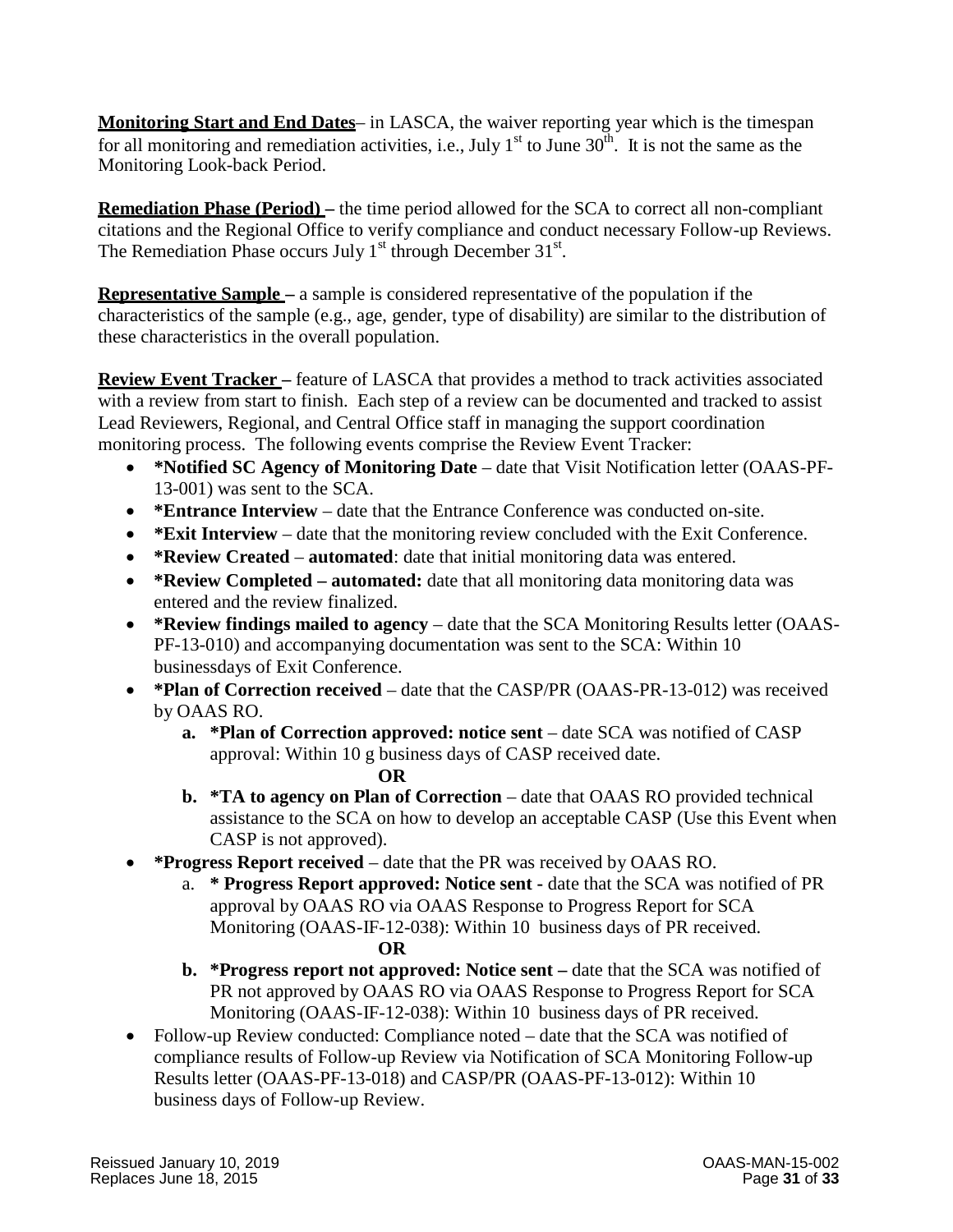- Follow-up Review: Notice given for repeat Plan of Correction and Progress report date that the SCA was notified of non-compliance results of Follow-up Review via Notification of SCA Monitoring Follow-up Results letter (OAAS-PF-13-018) and CASP/PR (OAAS-PF-13-012): Within 10 business days of Follow-up Review.
- Overdue Plan of Correction: Notice sent date SCA was contacted that the CASP was overdue: Not submitted within 30 calendar days after Findings Letter Sent.
- Overdue Progress Report: Notice sent date SCA was contacted that the PR was overdue: Not submitted within 3 calendar months after the Progress Report was received.
- \*All actions complete date that the SCA completed ALL remediation (Individual and Systemic) within the remediation period.
- Review Findings Due latest date that monitoring findings must be entered into LASCA: June  $30<sup>th</sup>$ .
- Plan of Correction Due latest date that the CASP/PR must be submitted to OAAS by the SCA: Within 30 calendar days of Findings Letter Sent for Level 1 & 2 Determinations.
- Progress Report Due latest date that the PR must be submitted to OAAS by the SCA: Within 3 calendar months of PR approval.
- Follow-up Review Due latest date that OAAS conducts the Follow-up Review: After PR approved, but no later than 6 months from Findings Letter Sent.
- **\*\****Agency Removed from Freedom of Choice Provider List*
- *\*\*Transfer of Participants whose health and safety are at risk*
- *\*\*All New Admissions Suspended*
- *\*\*Financial Penalty Letter Sent*
- *\*\*Medicaid Enrollment Suspended*
- Anniversary Date NA unless useful for the RO.
- Other items not included in dropdown list. Specify in the Notes field the "Other" activity being tracked.
- **\*Individual Remediation Actions Complete –** date that the RO verifies that the SCA has satisfactorily completed all individual remediation.

#### **\* Mandatory Event \*\*** *To be applied only upon State Office direction*

**Scoring Summary –** LASCA feature that lists the worksheet types, number of worksheets completed, number of elements *Met* and *Not Met*, and the findings based on the scoring guidelines.

**Validate Worksheet –** LASCA feature that allows the reviewer to check the completeness of a worksheet. The system will show how many questions remain if the worksheet is not complete.

**Weighted Value ("Harm Value" in L ASCA)** – the numerical value assigned to each Review Element (0-3) denoting the impact on the participant's health and welfare. The Weighted Value is a component of the LASCA scoring logic for automatically calculating findings levels i.e. Satisfactory, Notice of Findings, Level 1/Level2/Level 3 Determinations.

- **Weight Value 0** No actual or potential impact on participant's health and welfare.
- **Weight Value** 1 Minimal actual or potential impact on participant's health and welfare.
- **Weight Value** 2 Moderate actual or potential impact on participant's health and welfare.